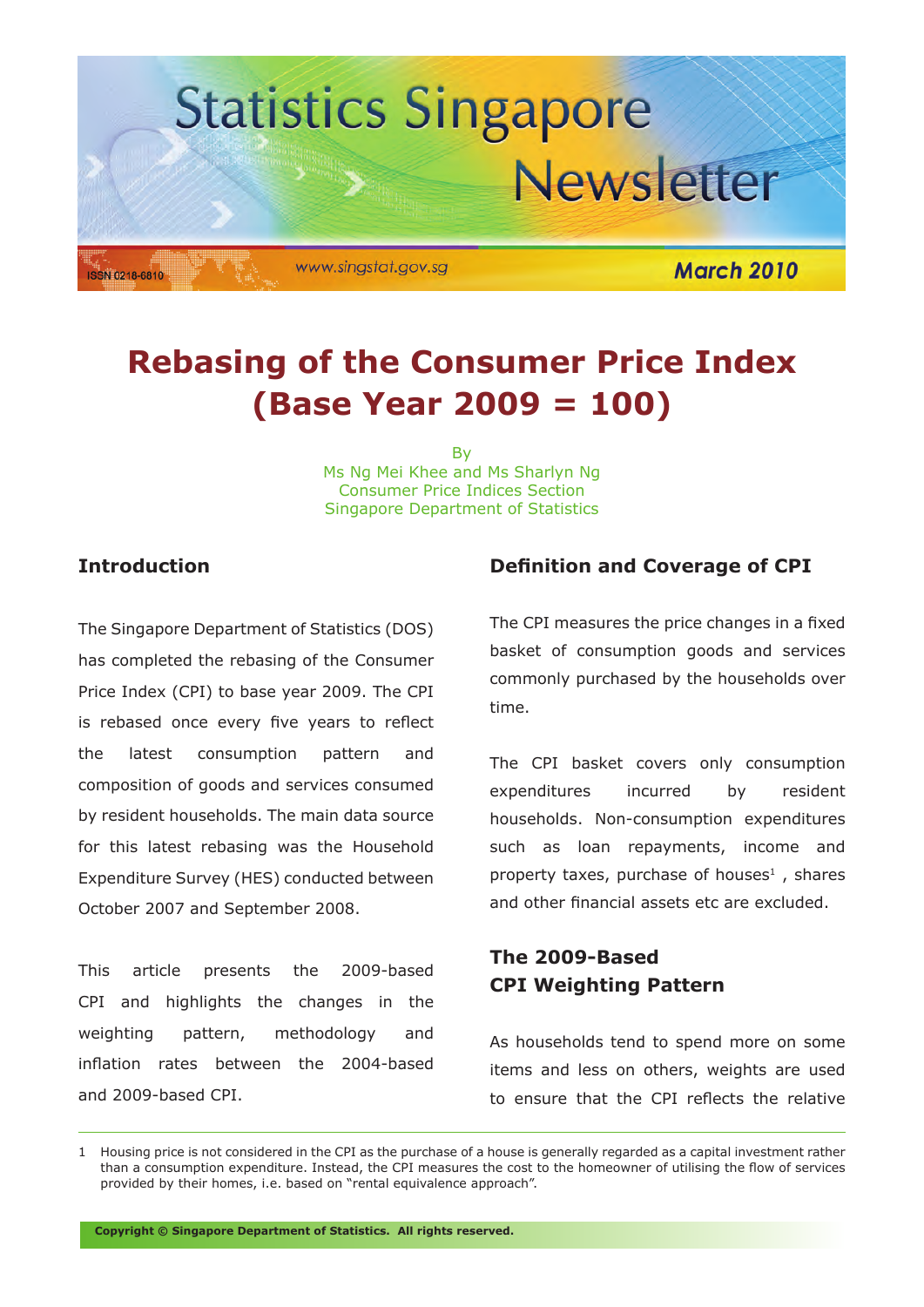importance of each item in the CPI basket, as a proportion of household expenditure.

The weighting pattern for the 2009-based CPI was derived from the expenditure values collected from the HES 2007/08. These expenditure values were further updated to price level in 2009, taking into account price changes from 2007/08 to 2009. Chart 1 presents the weighting pattern for 2004-based and 2009-based CPI.

Housing and food were the two most important main groups in the 2009-based CPI basket. Housing share increased from 21 per cent in the 2004-based CPI to 25 per cent in the 2009-based CPI, reflecting higher expenditure

on both rented and owner-occupied housing (OOH). Food was ranked second, despite its weight declining slightly from 23 per cent in 2004-based CPI to 22 per cent in 2009-based CPI. Within the food group, households spent proportionately less on "non-prepared meals" and more on "prepared meals".

The shares of transport as well as recreation & others fell 1 percentage point each to 16 per cent in the 2009-based CPI. The decline in transport share reflected lower weights for cars, road tax and public road transport. Lower expenditure on holiday expenses and government levy on domestic maids contributed to the decline in the weight for recreation & others.

CHART 1 CPI WEIGHTING PATTERN, 2004-BASED AND 2009-BASED CPI

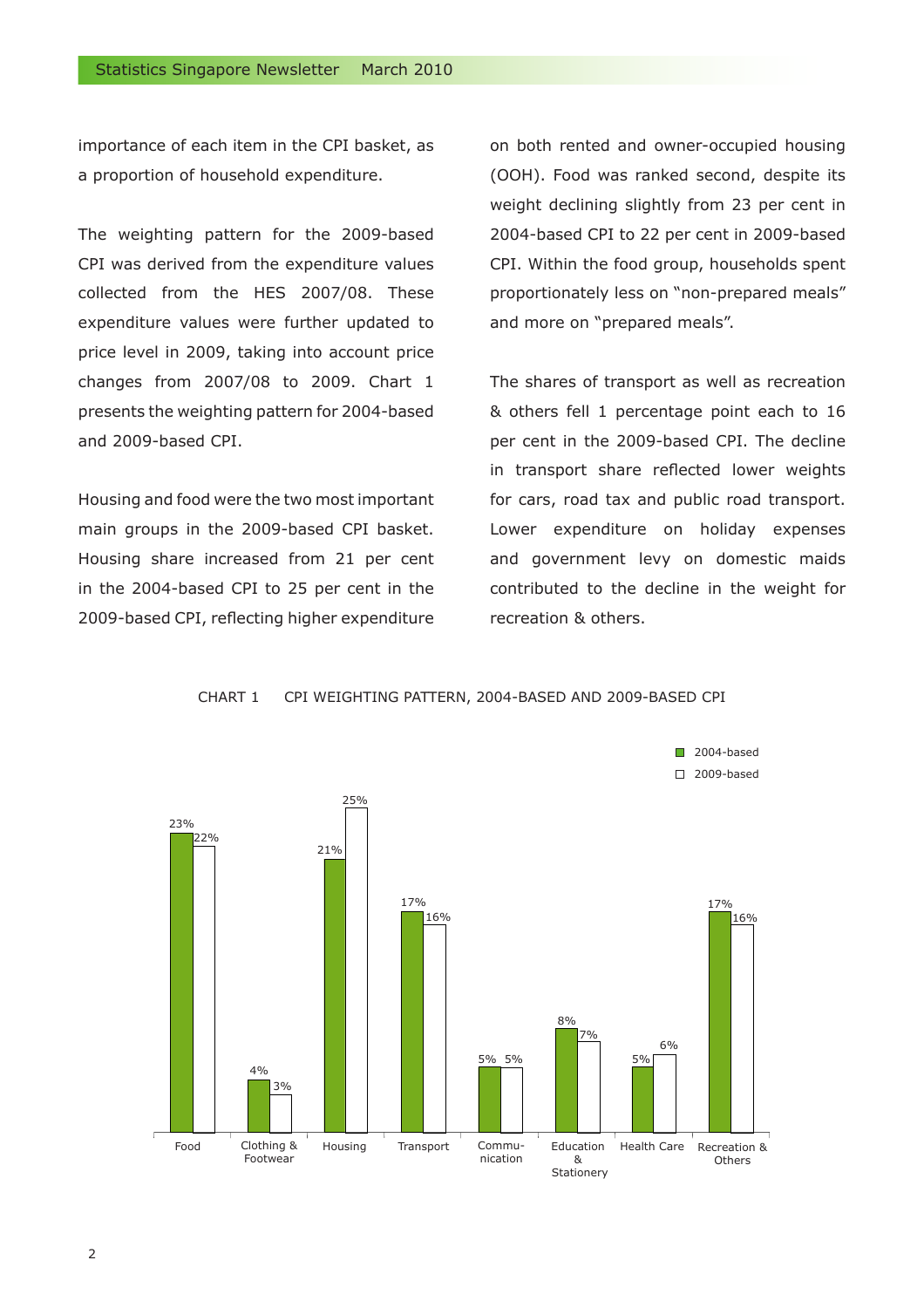Compared with the 2004-based CPI, the share of education & stationery fell from 8 per cent to 7 per cent in 2009-based CPI due to lower weights for personal computers and overseas university tuition fees. Health care share went up from 5 per cent in 2004-based CPI to 6 per cent in the 2009-based CPI as a result of higher expenditure on specialized medical treatment and dental services as well as pharmaceutical products and medical insurance premiums. Communication retained its share at 5 per cent in the 2009-based CPI.

# **Expanded Coverage of Items and Outlets**

During the rebasing exercise, the CPI basket of goods and services as well as the sample of outlets were reviewed and updated to reflect current consumption patterns.

The goods and services included for pricing in the CPI are representative of those commonly purchased by the majority of the households. For the 2009-based CPI, the number of brands selected was expanded to 6,500, from 5,170 in the 2004-based CPI. Some examples of new items included were surgical operation and procedures, home medical and nursing services, budget airfares, bundled packages (fixed-line, mobile and broadband services) and compressed natural gas.

The outlets covered in the CPI included a wide range of retailers and service providers commonly patronised by shoppers. The total number of outlets selected for pricing in the 2009-based CPI was increased to 4,200, from 3,000 outlets in the 2004-based CPI.

# **Methodological Improvements**

Methodological changes were also introduced in the 2009-based CPI, taking into account recommendations by the International Labour Organisation (ILO) and other countries' best practices.

# *(a) Inclusion of One-Person Households*

The coverage for the 2009-based CPI was expanded to include one-person households in the derivation of the weighting pattern. This group of households was included to reflect its increasing share in the total resident households.

# *(b) Adopting More Timely Pricing Indicator for Owner-Occupied Housing (OOH) Costs*

For the computation of OOH index in the housing group, DOS has adopted the rental equivalence approach which measures the shelter cost in terms of the expected rental the owner would have to pay if he were a tenant of the premise (i.e. imputed rental).

In the 2004-based CPI, the Annual Value (AV) was the pricing indicator used to track changes in OOH costs as it coincided with the concept of imputed rental. However, as the Inland Revenue Authority of Singapore (IRAS) usually reviews AVs of residential properties only once a year, changes in rentals cannot be reflected in the monthly CPI in a timely manner. For the 2009-based CPI, rental data which are available on a monthly basis from IRAS are used as the pricing indicator for OOH costs instead. This will enable changes in OOH costs to be reflected in the CPI on a more timely basis.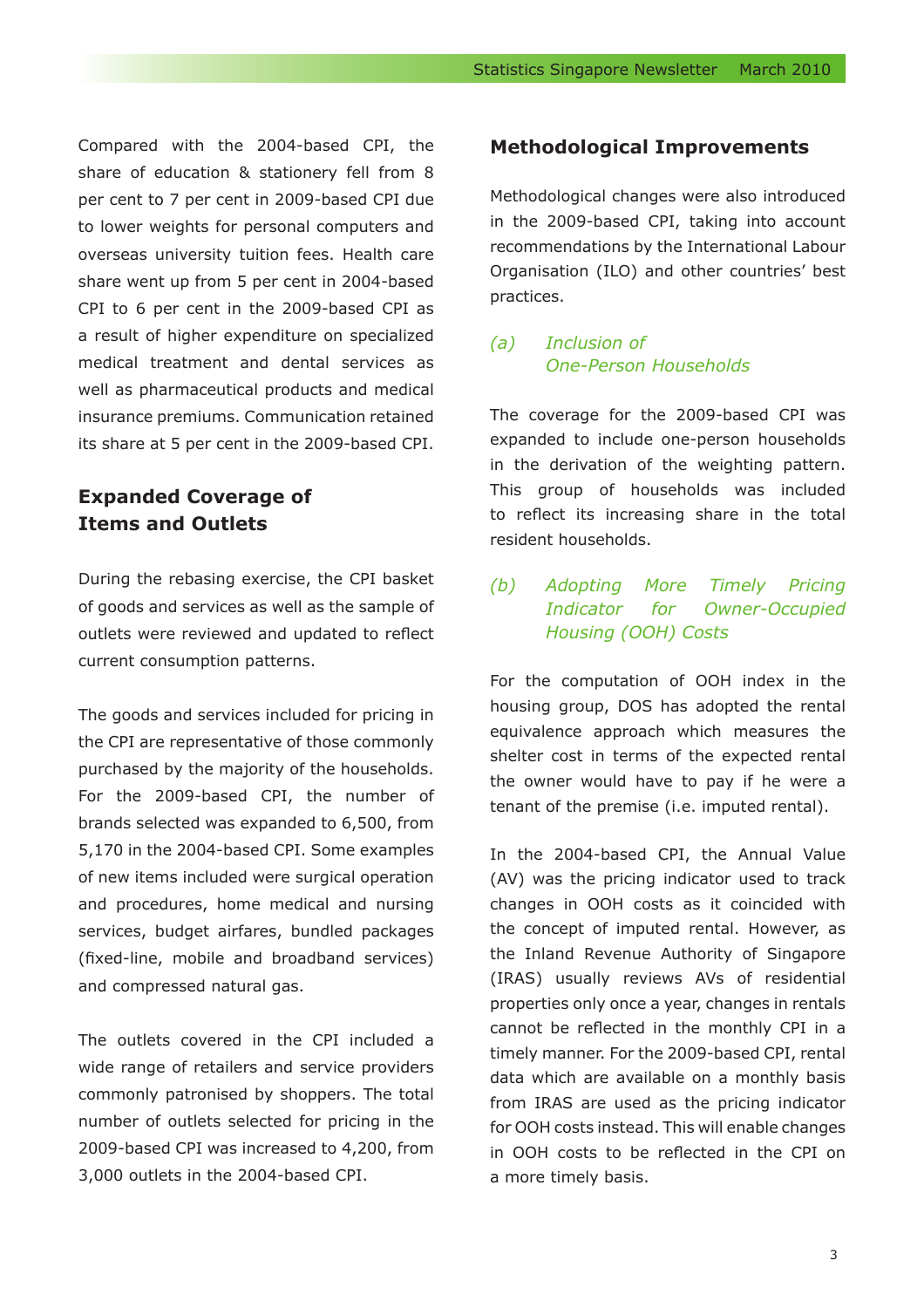# **Revision of the 2009 Inflation Rate**

The 2009 inflation rate had been revised to 0.6 per cent based on the 2009-based CPI (Table 1). The rate based on the 2004-based CPI was 0.2 per cent.

#### TABLE 1 PERCENT CHANGE IN CPI, 2009 OVER 2008

|                                               |        | Per Cent |
|-----------------------------------------------|--------|----------|
| Main Group                                    | 2004-  | 2009-    |
|                                               | based  | based    |
| <b>All Items</b>                              | 0.2    | 0.6      |
|                                               |        |          |
| Food                                          | 2.3    | 2.3      |
| Clothing & Footwear                           | 1.1    | 0.8      |
| Housing                                       | $-0.3$ | 1.7      |
| Transport                                     | $-3.6$ | $-3.2$   |
| Communication                                 | 1.6    | 0.2      |
| <b>Education &amp; Stationery</b>             | 0.3    | 0.8      |
| Health Care                                   | 2.9    | 2.0      |
| Recreation & Others                           | $-0.1$ | $-0.3$   |
|                                               |        |          |
| <b>All Items less</b><br><b>Accommodation</b> | -0.5   | -0.5     |

The revised 2009 inflation rate reflected better the price changes experienced by the households in 2009 as it encompassed more up-to-date weighting pattern and composition of goods and services, as well as methodological improvements. Excluding accommodation costs, the CPI fell by 0.5 per cent in 2009, both before and after rebasing.

Among the main groups, the CPI for housing in 2009 rose by 1.7 per cent under the 2009-based CPI instead of the 0.3 per cent decline under the 2004-based CPI. The use of monthly rental data from IRAS instead of AV as a pricing indicator for OOH costs enabled the 2009-based housing CPI to reflect more timely the month-to-month changes in OOH costs, in tandem with the underlying market rental trend.

Other major groups also recorded differences in inflation rates. Transport and education & stationery registered relatively higher rates under the 2009-based CPI while clothing & footwear, communication, health care and recreation & others experienced relatively lower inflation rates under the 2009-based CPI.

# **Conclusion**

The CPI has been rebased to base year 2009 to reflect more up-to-date weighting pattern and composition of goods and services, as well as methodological improvements.

Details on the rebasing of the CPI can be found in the Information Paper on "The Rebasing of the Consumer Price Index (Base Year 2009 = 100)", available for free downloading from the SingStat website at

**http://www.singstat.gov.sg/pubn/papers/economy/ip-e36.pdf**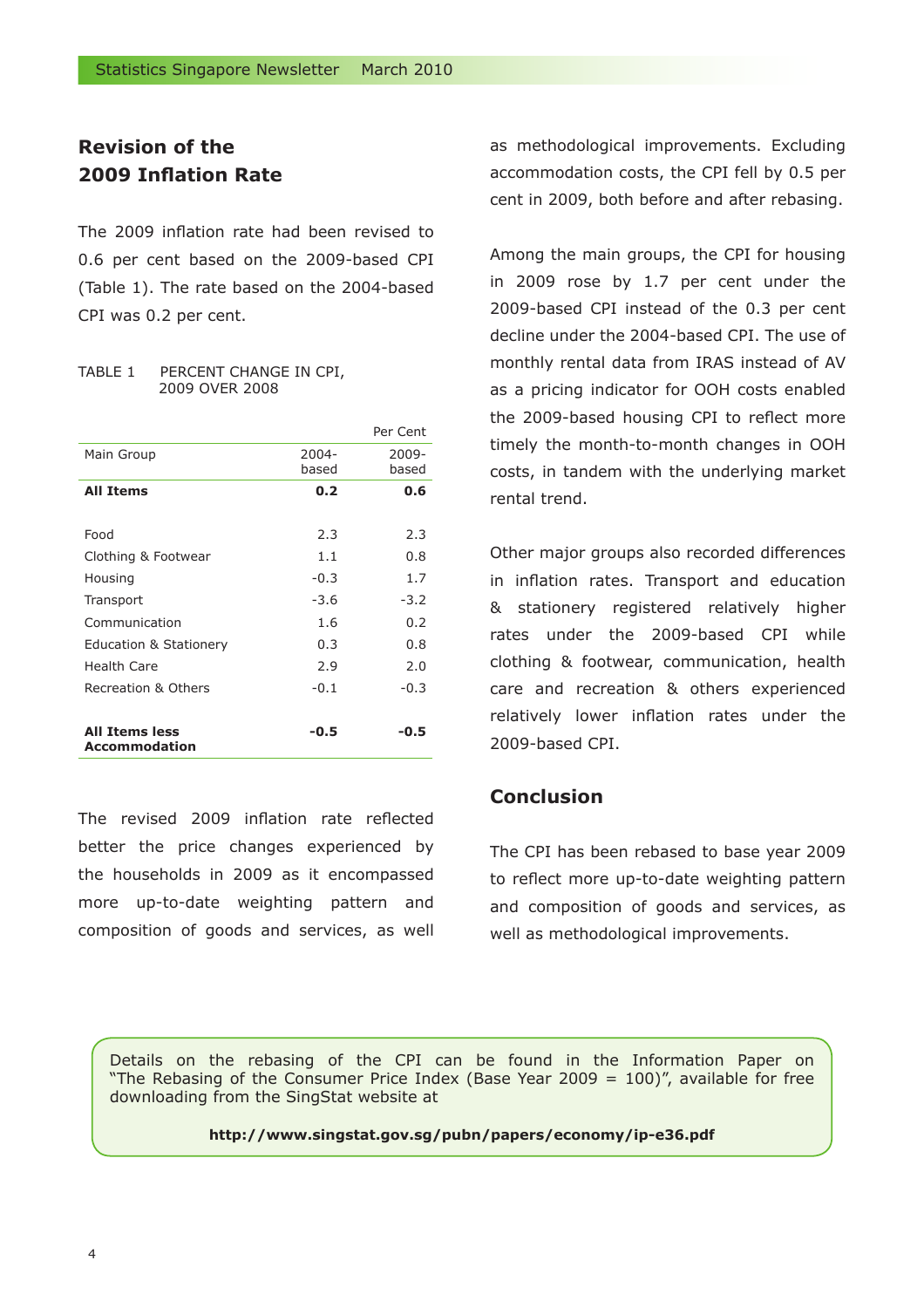# **Coordinated Portfolio Investment Survey 2008 - Singapore's Portfolio Investment Assets and Liabilities**

**B** Mr Tai Wei Chuen Justin Economic Accounts Division Singapore Department of Statistics

# **Introduction**

The Coordinated Portfolio Investment Survey (CPIS) was initiated by the International Monetary Fund (IMF) to address the problem of perceived discrepancies in recorded financial assets and liabilities. Greater financial liberalisation, growing importance of cross-border portfolio investments, financial innovation and changing market behaviour brought about increasing difficulties in the measurement of international financial flows. The CPIS aims to redress this by collecting information on the stock of cross-border equities and debt securities held by the various participating economies, facilitating greater use of bilateral data to help improve statistics on non-resident holdings of portfolio investment.

The IMF conducted the first CPIS in 1997, and has conducted the survey on an annual basis since 2001. Participation in the survey has increased, from 29 economies reporting their stock of portfolio investment assets in 1997 to 75 for the 2008 CPIS.

This article draws from the 2008 CPIS results to present an overview of the global stock of portfolio investment and rankings in 2008, Singapore's portfolio investment assets and liabilities, and a comparison of Singapore's portfolio investment with selected economies.

# **Global Stock of Portfolio Investment Assets and Liabilities1**

Global cross-border portfolio investment rose by more than six-fold from 1997 to 2007 at a compounded annual growth rate (CAGR) of 21 per cent before declining in 2008 with the onset of the global financial crisis in late 2007 (Chart 1). The stock of portfolio

#### CHART 1 GLOBAL PORTFOLIO INVESTMENT: REPORTED PORTFOLIO INVESTMENT HOLDINGS



<sup>1</sup> The data on global portfolio investment, as well as individual data from all 2008 CPIS participating economies, can be obtained from the IMF CPIS website at http://www.imf.org/external/np/sta/pi/cpis.htm. All values in this section are presented in US dollars.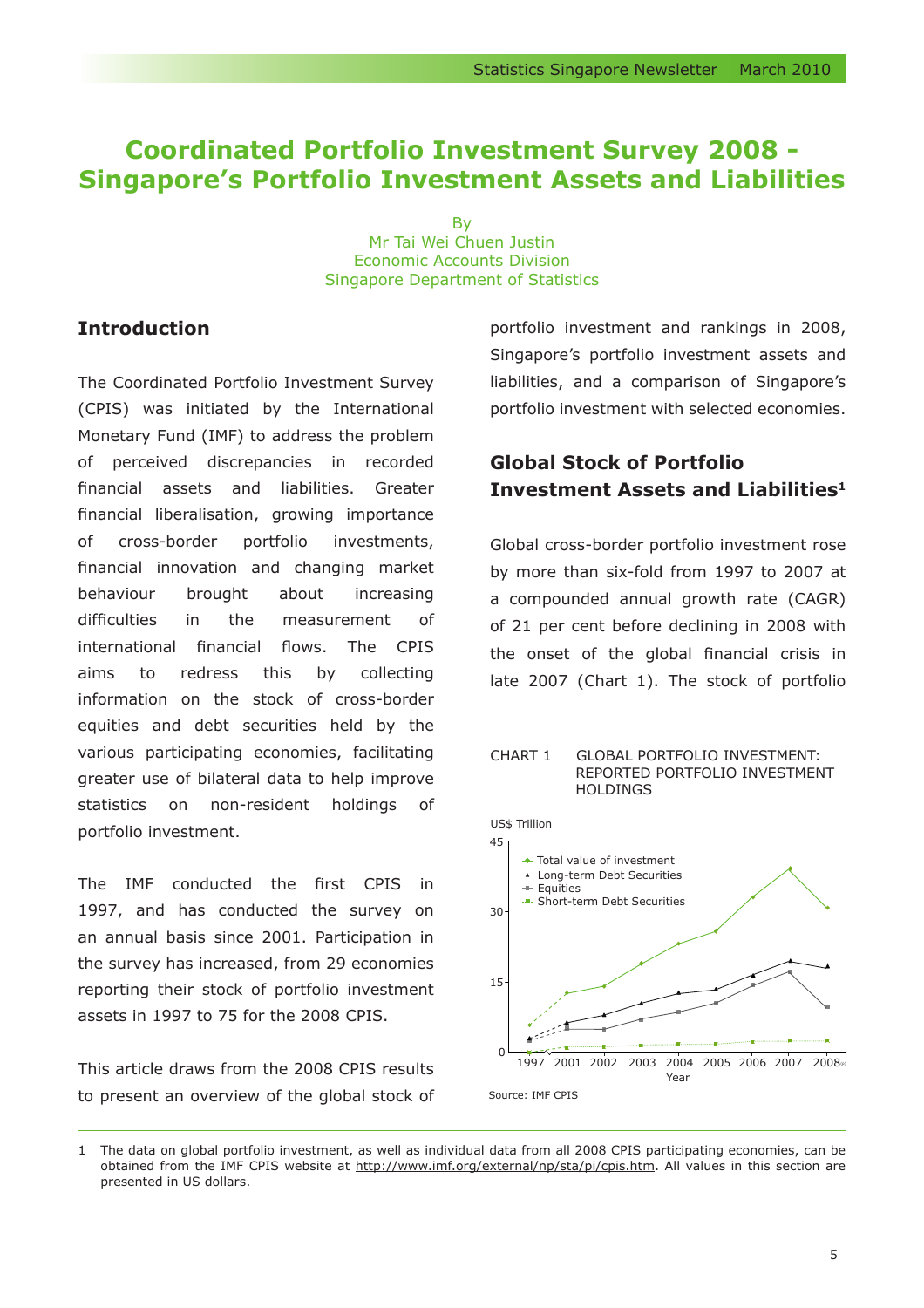investment assets matched worldwide liabilities at US\$31 trillion, down 21 per cent from a peak of US\$39 trillion at the end of 2007.

The total value of equity investments as at end-2008 fell sharply by 43 per cent from a year earlier, while debt securities decreased at a relatively moderate rate of 4.4 per cent as a modest 1.5 per cent increase in shortterm debt was offset by a 5.1 per cent decline in long-term securities. Long-term debt securities continued to form the bulk of global portfolio investment at 60 per cent of the total as at end-2008. This was followed by equities, with short-term debt securities constituting the remaining 8.5 per cent of total investment.

#### *Global Rankings*

The top economies in terms of cross-border holdings of portfolio investment equities and debt securities were the United States (US), United Kingdom (UK), France, Japan and Germany (see Table 1). Together they held 45 per cent of global portfolio investment assets as at end-2008. The US held US\$4.3 trillion worth of overseas assets while investors in the UK and France had holdings amounting to US\$2.6 trillion and US\$2.5 trillion respectively. Japan and Germany, the next largest investing economies, also held total portfolio assets of US\$2.4 trillion and US\$2.1 trillion respectively.

TABLE 1 GLOBAL PORTFOLIO INVESTMENT - SELECTED RANKINGS IN 2008 (AS AT YEAR-END)

|                |                |           |      |                      | US\$ Million |
|----------------|----------------|-----------|------|----------------------|--------------|
|                | <b>ASSETS</b>  |           |      | <b>LIABILITIES</b>   |              |
| Rank           | Economy        | 2008      | Rank | Economy              | 2008         |
| 1              | United States  | 4,267,865 | 1    | <b>United States</b> | 6,323,627    |
| 2              | United Kingdom | 2,568,906 | 2    | United Kingdom       | 2,742,359    |
| 3              | France         | 2,529,058 | 3    | Germany              | 2,700,216    |
| 4              | Japan          | 2,376,606 | 4    | France               | 2,076,934    |
| 5              | Germany        | 2,149,155 | 5    | Netherlands          | 1,517,975    |
| 6              | Luxembourg     | 2,120,203 | 6    | Luxembourg           | 1,502,620    |
| $\overline{7}$ | Ireland        | 1,626,805 | 7    | Italy                | 1,318,516    |
| 8              | Netherlands    | 1,139,681 | 8    | Cayman Islands       | 1,270,917    |
| 9              | Italy          | 956,609   | 9    | Spain                | 1,132,599    |
| 10             | Switzerland    | 882,004   | 10   | Japan                | 1,101,953    |
|                |                |           |      |                      |              |
| 13             | Hong Kong      | 552,270   | 14   | Australia            | 524,388      |
| 19             | Singapore      | 307,291   | 19   | China                | 251,335      |
| 21             | Australia      | 258,449   | 24   | India                | 213,193      |
| 28             | South Korea    | 75,113    | 26   | South Korea          | 204,325      |
| 44             | Malaysia       | 16,136    | 29   | Hong Kong            | 180,274      |
| 69             | India          | 886       | 32   | Singapore            | 86,922       |
|                |                |           | 41   | Malaysia             | 49,891       |

Source: IMF CPIS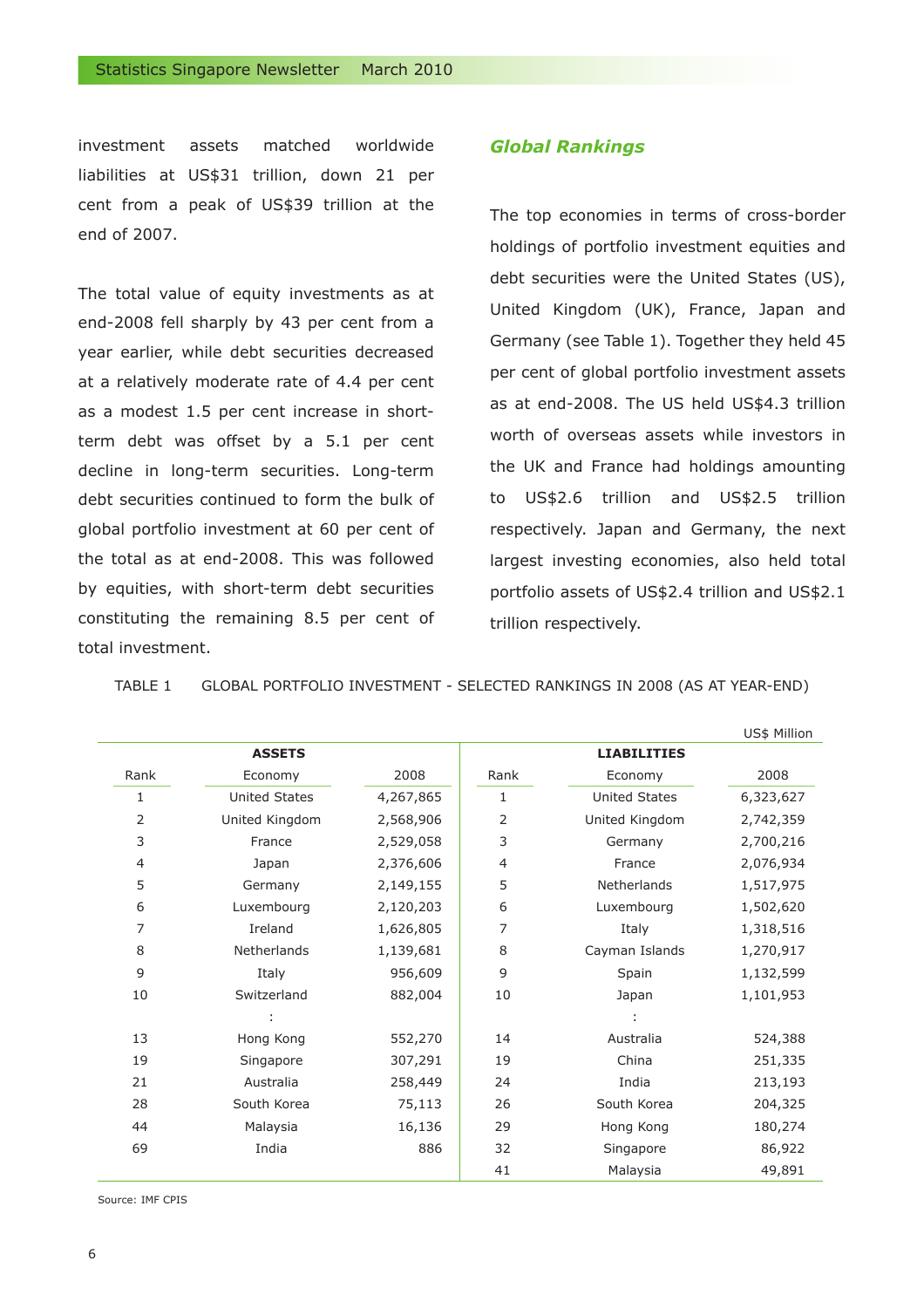The US and UK were the top two recipients of inward portfolio investment. Foreign investments into the US amounted to US\$6.3 trillion, exceeding combined securities issued to non-residents in both the UK and Germany (the 3rd highest recipient) at US\$5.4 trillion for the year (with each economy contributing about US\$2.7 trillion). France and the Netherlands also attracted significant foreign portfolio investments worth US\$2.1 trillion and US\$1.5 trillion respectively. These five economies collectively accounted for 50 per cent of global portfolio investment liabilities in 2008.

In the 2008 CPIS, Singapore was ranked 19th in terms of size of reported portfolio asset holdings, up from the  $21<sup>st</sup>$  position attained in 2007. Singapore remained the third largest Asian investor after Japan and Hong Kong (at  $4<sup>th</sup>$  and  $13<sup>th</sup>$  in respective global rankings).

Singapore was ranked 32<sup>nd</sup> in terms of portfolio investment liabilities among the 238 economies covered in the 2008 CPIS. In Asia, total foreign investment into Singapore was  $6<sup>th</sup>$  behind Japan (10<sup>th</sup>), China (19<sup>th</sup>), India (24<sup>th</sup>), South Korea (26<sup>th</sup>), and Hong Kong (29<sup>th</sup>).

# **Singapore's Portfolio Investment Assets2**

Singapore's stock of portfolio investment assets (including investments by Asian Currency Units<sup>3</sup>) stood at S\$442 billion as at end-2008, down 16 per cent from S\$524 billion in 2007 (Table 2). Consistent with the global downturn, holdings of foreign debt securities and equities by resident portfolio investors declined significantly by 17 per cent and 15 per cent respectively. The highest proportion of assets had consistently been in equities, contributing between 42 per cent and 49 per cent of total investment from 2006 to 2008. Long and short-term debt securities constituted 28 per cent and 23 per cent of portfolio assets at the end of 2008.

|                                                              | 2006    | 2007        | 2008    | 2006  | 2007     | 2008  |
|--------------------------------------------------------------|---------|-------------|---------|-------|----------|-------|
|                                                              |         | S\$ Million |         |       | Per Cent |       |
| <b>Total Portfolio Investment</b><br><b>Assets</b>           | 403,146 | 524,061     | 442,253 | 100.0 | 100.0    | 100.0 |
| Equities                                                     | 169,724 | 253,935     | 216,944 | 42.1  | 48.5     | 49.1  |
| Debt Securities                                              | 233,423 | 270,126     | 225,310 | 57.9  | 51.5     | 50.9  |
| Long-term Debt Securities                                    | 126,614 | 147,444     | 124,708 | 31.4  | 28.1     | 28.2  |
| Short-term Debt Securities                                   | 106,809 | 122,682     | 100,602 | 26.5  | 23.4     | 22.7  |
| $Eianina mno; not add un to total of the line to nonradiar.$ |         |             |         |       |          |       |

TABLE 2 PORTFOLIO INVESTMENT ASSETS, 2006 - 2008 (AS AT YEAR-END)

Figures may not add up to totals due to rounding. Source: Singapore Department of Statistics (DOS)

2 All values in sections on Singapore's portfolio investment assets and liabilities are presented in Singapore dollars.<br>3 Asian Currency Units or ACUs are offshore financial institutions and treated as non-residents in Sin

3 Asian Currency Units or ACUs are offshore financial institutions and treated as non-residents in Singapore's International Investment Position, but have been included as residents for the purpose of CPIS.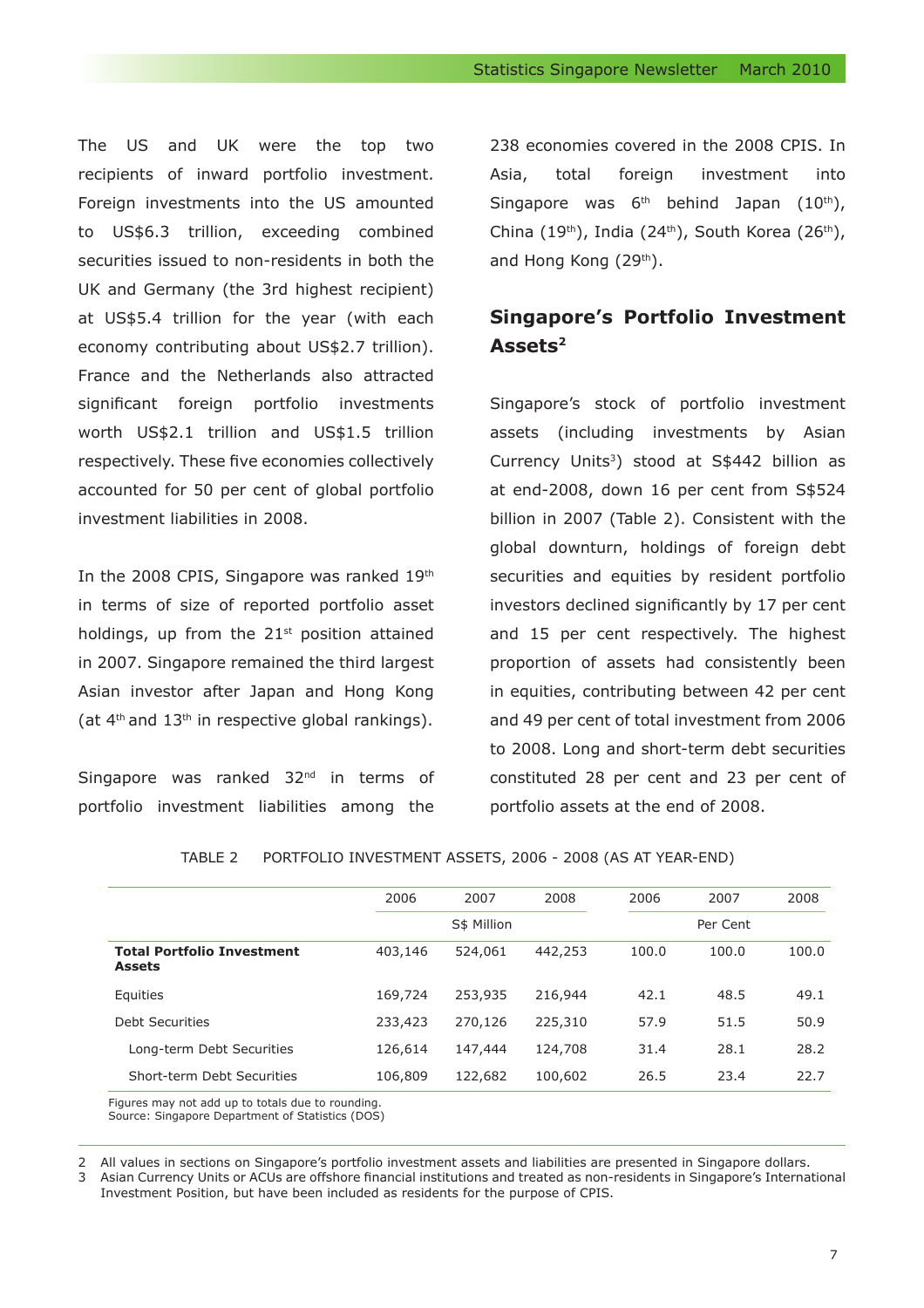#### *Geographical Distribution of Assets*

The top ten host economies for Singapore's overseas portfolio investment accounted for 67 per cent of total holdings (Table 3), with the UK, US and South Korea attracting the most investments in 2008. Among the top destination economies, only resident investments in the UK recorded an increase of 7.7 per cent from a year earlier while securities held in the US and South Korea fell by 4.7 per cent and 1.9 per cent respectively. The asset compositions differed between economies. Short-term debt securities constituted most of portfolio assets in the UK (78 per cent), while more than half (55 per cent) of investments in the US was made up of equities. Long-term debt securities accounted for 50 per cent of assets in South Korea.

#### TABLE 3 PORTFOLIO INVESTMENT ASSETS BY ECONOMY, END-2008

| <b>Economy</b> | Per Cent |
|----------------|----------|
| UK             | 16.7     |
| US             | 14.7     |
| South Korea    | 6.4      |
| Australia      | 6.1      |
| Hong Kong      | 5.4      |
| India          | 4.7      |
| China          | 3.6      |
| Malaysia       | 3.3      |
| France         | 3.3      |
| Japan          | 3.2      |
| Others         | 32.6     |

Source: DOS

Australia, and major Asian economies such as Hong Kong, India, China and Japan, remained among the top ten investment destinations despite registering declines ranging from 13 to 28 per cent for the year. Investments in Malaysia also more than halved from 2007 as resident holdings in Malaysian shortterm debt securities fell sharply. In addition, portfolio assets in major European economies saw reductions in value with investments in France decreasing by 19 per cent at the end of 2008. With the exception of Australia, the majority of portfolio investment assets in the other economies were in equities, particularly for Japan, Hong Kong and China, where it accounted for 78 to 87 per cent of total holdings.

# *Comparisons of Assets with Selected Economies*

The structure of Singapore's cross-border holdings of securities was similar to the composition of Hong Kong's assets in 2008 (Chart 2), as both economies had 49 per cent of overseas investments in equities followed by long and short-term debt securities. The US had a comparable investment profile, with equities accounting for the bulk of total assets at 64 per cent. In contrast, other global financial centers such as the UK, Luxembourg and Switzerland mainly invested in long-term debt securities (49 per cent to 64 per cent of total holdings) followed by equities (at about one third for each economy). Major global investor economies including Japan, France and Germany predominantly held fixed income instruments, with more than 70 per cent of portfolio assets in debt securities.

# **Singapore's Portfolio Investment Liabilities: 2008 CPIS Derived Creditors' Data4**

The stock of Singapore's portfolio investment liabilities halved from S\$246 billion as at

<sup>4</sup> Singapore's Portfolio Investment Liabilities have been derived from 2008 CPIS submissions from other economies to the IMF and were not compiled by DOS. All the data presented in this section were obtained from the IMF CPIS website at: http://www.imf.org/external/np/sta/pi/cpis.htm.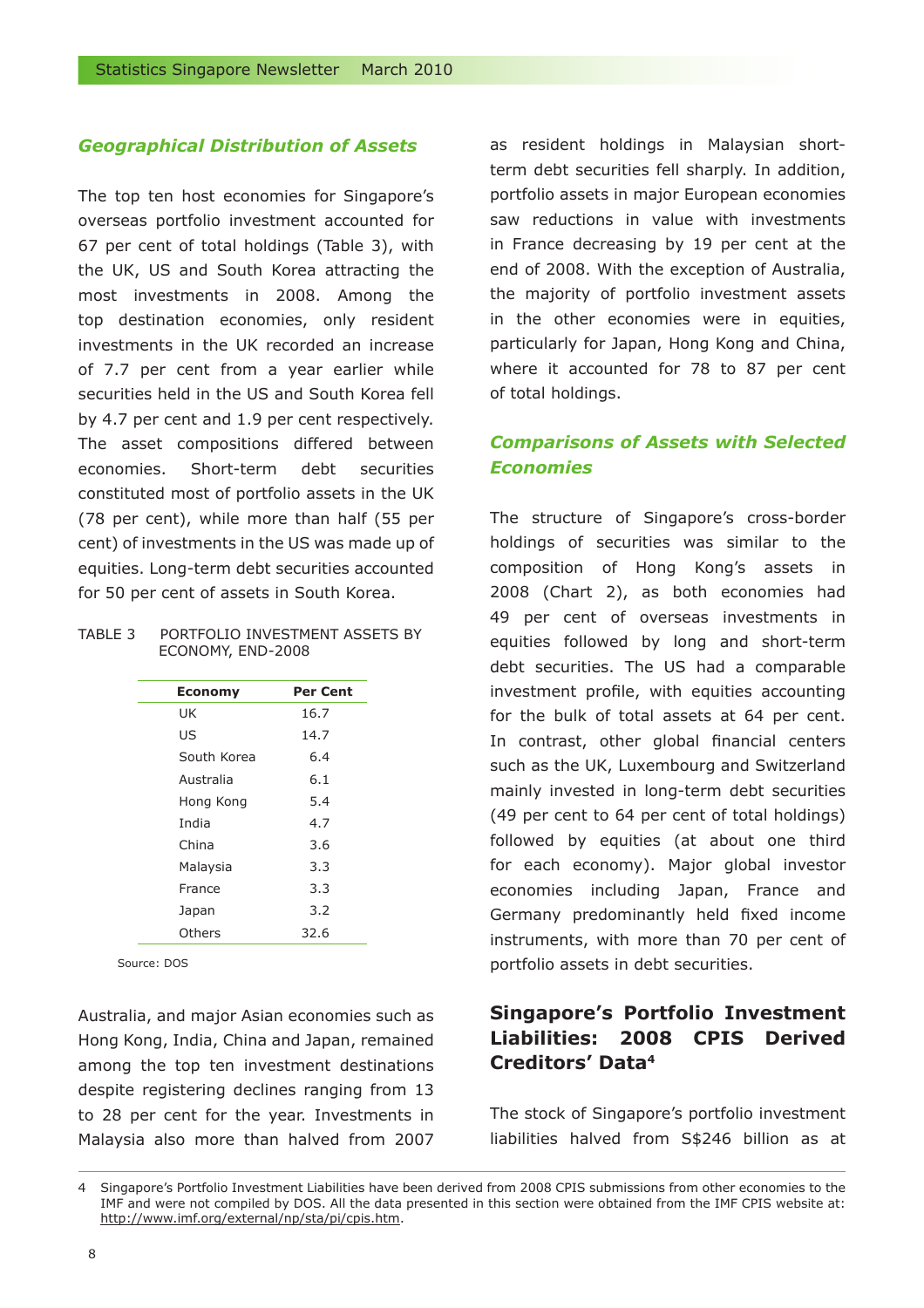

CHART 2 COMPOSITION OF PORTFOLIO ASSETS OF SELECTED ECONOMIES, END-2008

end-2007 to S\$125 billion for the year. This was due to a general decline in acquisitions of domestically-issued securities by nonresidents, led by equities which decreased significantly by 53 per cent followed by short and long-term debt securities at 42 per cent and 32 per cent respectively. Foreign portfolio investment remained concentrated in equities, which accounted for 69 per cent of total liabilities. Long-term debt securities constituted 28 per cent of portfolio liabilities, while the remaining 2.6 per cent were in short-term debt securities.

# *Geographical Distribution of Liabilities*

The US, UK, Luxembourg, Japan and Hong Kong were the main sources of inward

portfolio investment, collectively accounting for 71 per cent of Singapore's portfolio liabilities at the end of 2008 (Chart 3). Investments from all five economies fell

#### CHART 3 MAIN SOURCES OF INWARD PORTFOLIO INVESTMENT, END-2008

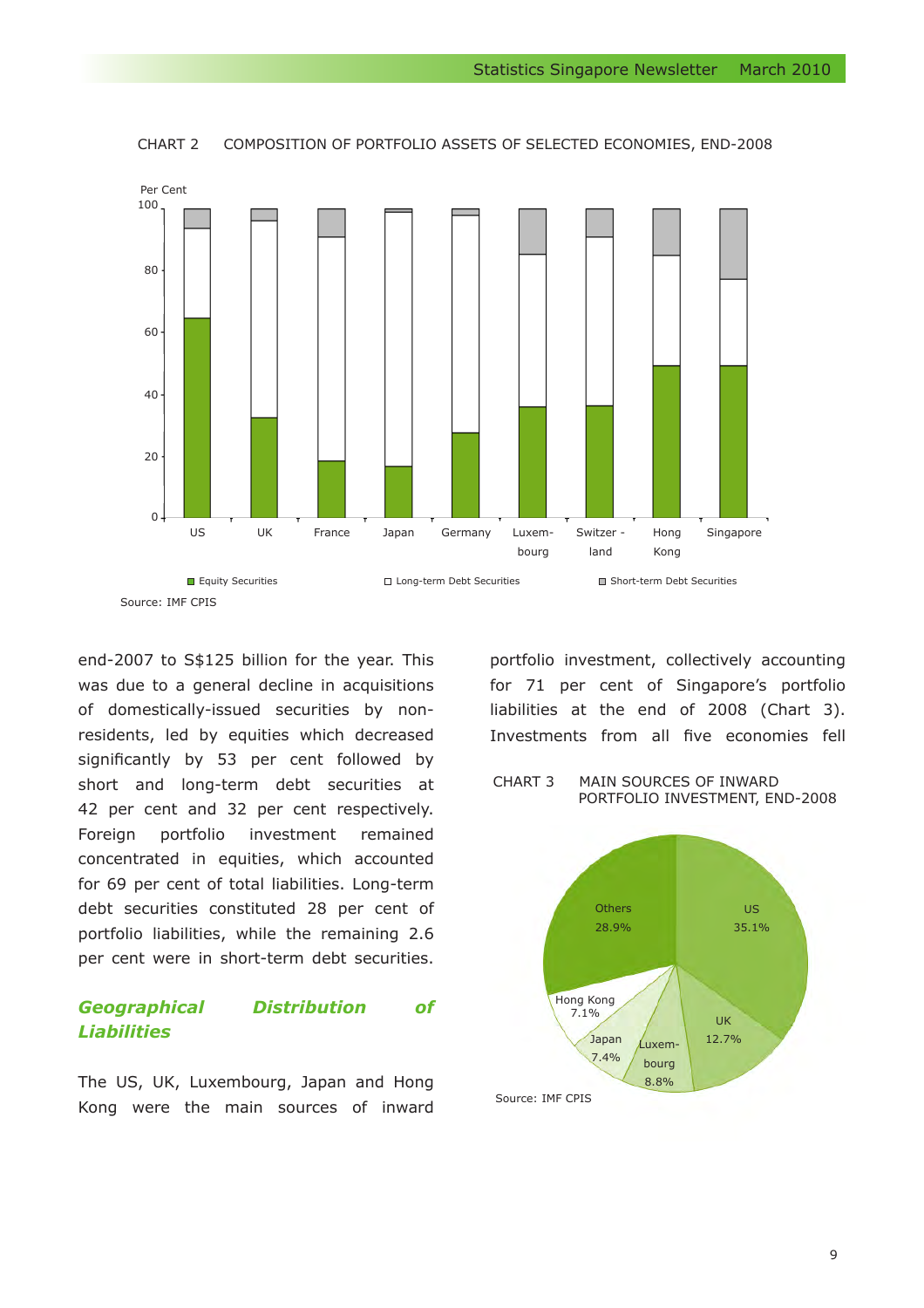significantly from 2007, with the halving of liabilities to the US, UK and Luxembourg, and investors from Japan and Hong Kong experiencing respective year-on-year declines of 43 per cent and 30 per cent. Equities formed the majority of investments from the US, UK, Luxembourg and Japan, with the first three economies investing more than 70 per cent of total investment in domestic equities. Long-term debt securities and equities each accounted for about 40 per cent of investments from Hong Kong.

### *Comparisons of Liabilities with Selected Economies*

Among selected economies, foreign portfolio liabilities in Singapore had broad structural similarities to securities issued to non-residents in Japan, Luxembourg, Switzerland and Hong Kong, with equities accounting for the bulk of investments followed by long and short-term debt securities (Chart 4). Singapore and Luxembourg were the most similar, as both had about 70 per cent of cross-border liabilities in equities as at end-2008 and between 20 to 30 per cent in long-term debt securities. For the rest of the economies (the US, UK, France and Germany), fixed income instruments in the form of long-term debt securities accounted for the majority of liabilities, followed by equities and short-term debt securities.



CHART 4 COMPOSITION OF PORTFOLIO LIABILITIES OF SELECTED ECONOMIES, END-2008

Source: IMF CPIS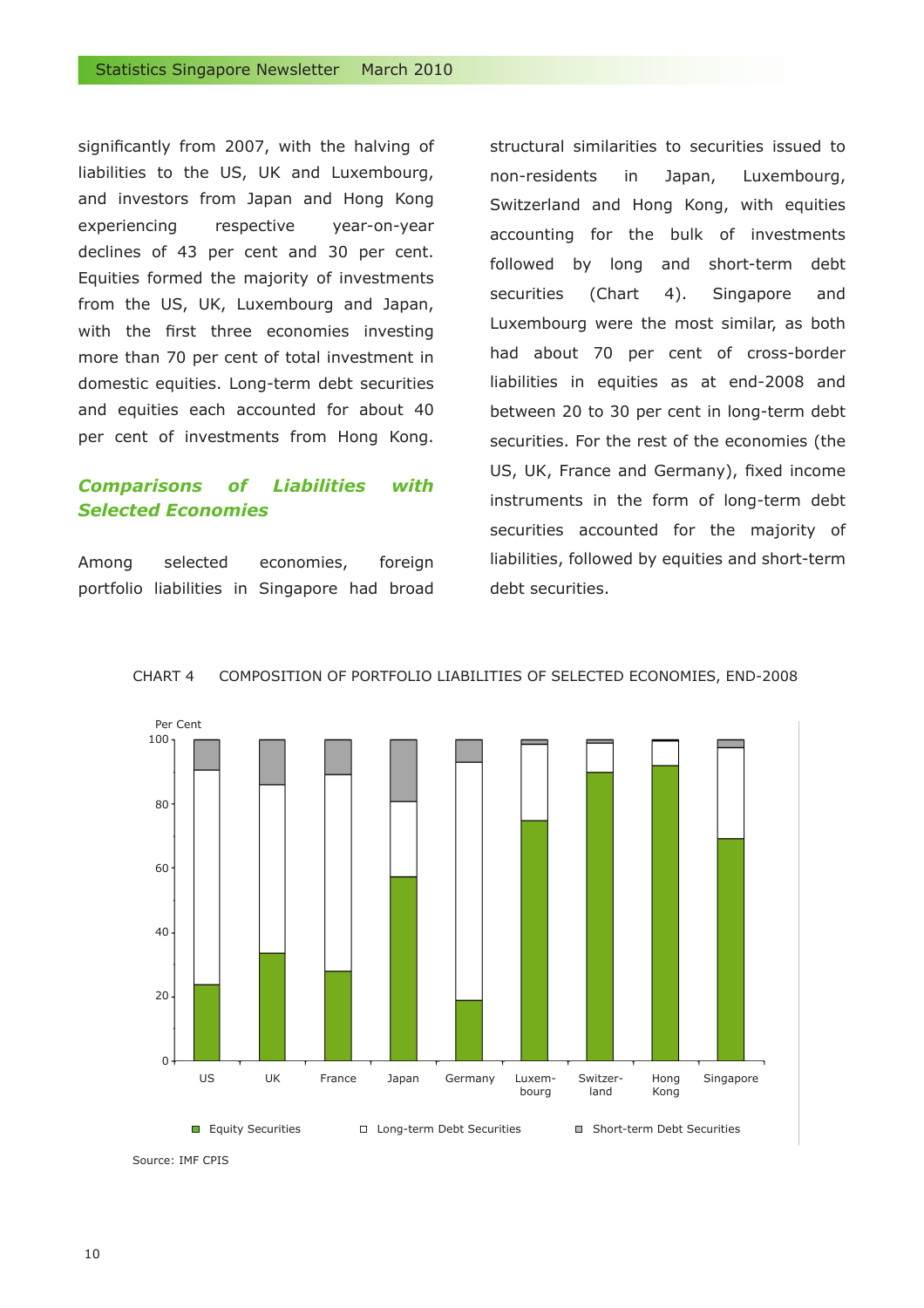# **Conclusion**

Singapore's stock of total portfolio investment assets and liabilities declined significantly at the end of 2008, in line with global portfolio investment. The UK and US, the world's largest investing countries and concurrently the top recipients of cross-border investments, were also the main destinations for Singapore's portfolio investment abroad as well as the top foreign investors in domestic securities for the year.

The composition of Singapore's portfolio investment assets was generally in line with the structure of liabilities to foreign investors, with equities accounting for the bulk of investments followed by long and shortterm debt securities. Among major financial centers, Singapore's asset structure was largely similar to Hong Kong's cross-border holdings of securities while the composition of inward portfolio investment was closest to that of Luxembourg in 2008.

# 2009 in Brief

**Singapore's population** ... reached 4.99 million in June 2009.

**Singapore's economy**

... contracted by 2.0 per cent.

**Mean years of schooling**

... was 10.3 years for male resident non-students aged 25 years and over and 9.2 years for female resident non-students aged 25 years and over.

**Home ownership rate** ... was 88.8 per cent.

**Per capita gross national income** ... increased to S\$51,860.

**Gross national saving** ... was S\$120.2 billion.

**Official foreign reserves** ... increased to S\$264.0 billion.

**Labour force participation rate** ... reached 76.3 per cent among males and 55.2 per cent among females.

**Resident unemployment rate (seasonally adjusted)** ... was 4.6 per cent.

**Inflation rate** ... was 0.6 per cent.

**Value added for the manufacturing sector** ... amounted to S\$44.0 billion.

#### **Investment commitments in manufacturing and services** ... reached S\$11.8 billion.

**Total trade**

... reached S\$747.4 billion.

**Visitor arrivals** ... was 9,681 thousand.

**Sea cargo handled** ... reached 472 million freight tonnes.

**Air cargo handled** ... was 1,637 thousand tonnes.

**Mobile phone subscribers** ... reached 1,374 per 1,000 population.

**Residential broadband subscribers** ... increased to 332 per 1,000 population.

**Crime rate** ... declined to 661 per 100,000 population.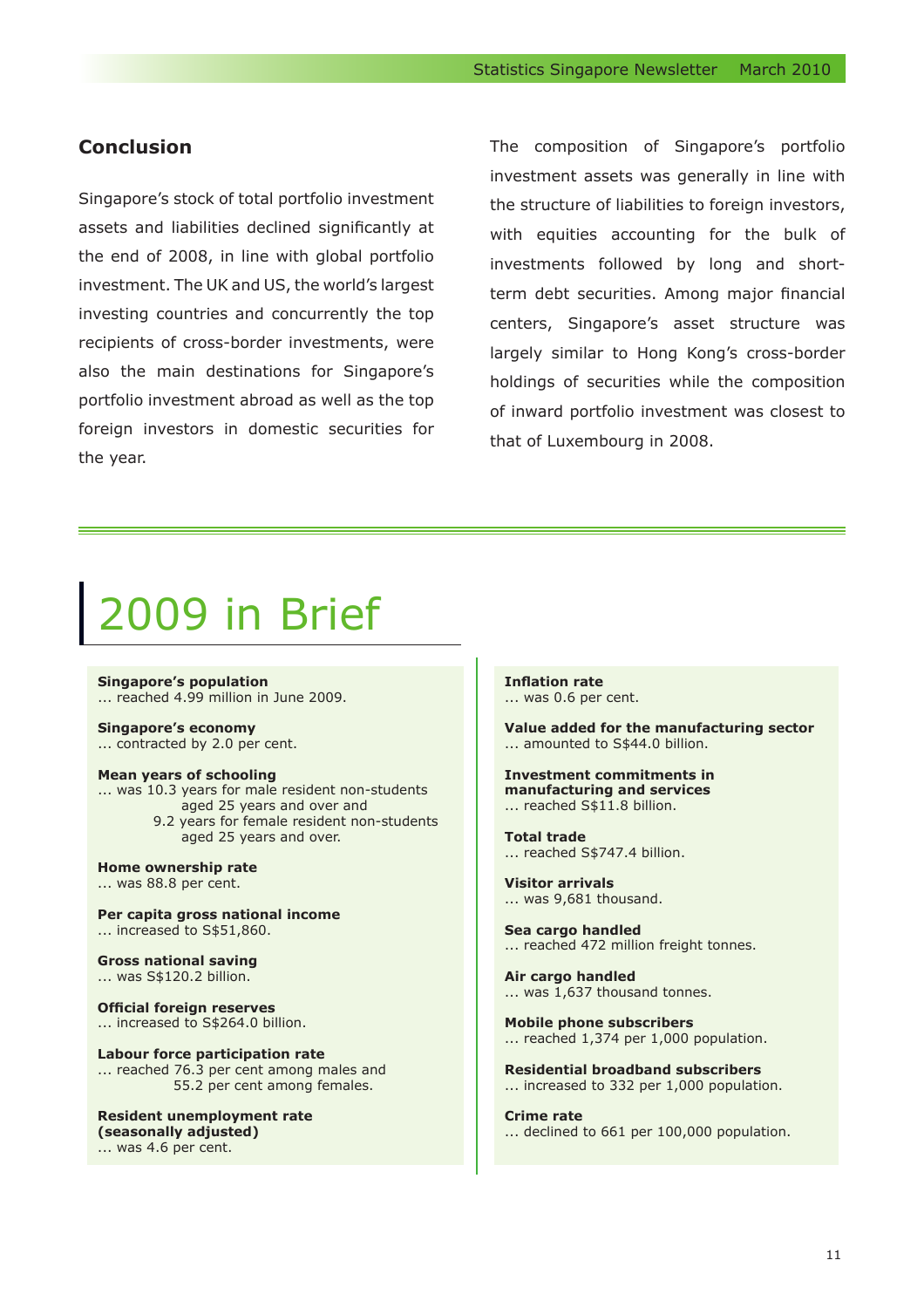# **DOS' Vision, Mission and Principles**

The Singapore Department of Statistics (DOS) conducted a Corporate Planning Exercise (CPE) in April 2009 where the strategic direction of DOS was discussed. The vision, mission and principles were refined after further discussions and unveiled at the DOS Symposium in October 2009. These can be found on the Singstat website at:

**www.singstat.gov.sg/abtus/abtus.html#vis**

# **Vision**

A national statistical system of quality, integrity and expertise

# **Mission**

We provide reliable, relevant and timely statistics to support Singapore's social and economic development

| <b>Professionalism &amp; Expertise</b> | We adhere to professional ethics<br>and<br>proficiently produce quality statistics that<br>comply with international concepts and<br>best practices. |
|----------------------------------------|------------------------------------------------------------------------------------------------------------------------------------------------------|
| <b>Relevance</b>                       | We constantly innovate our processes and<br>produce statistics that meet users' needs.                                                               |
| <b>Accessibility</b>                   | We make our statistics readily available.                                                                                                            |
| <b>Confidentiality</b>                 | We protect the confidentiality of information<br>provided to us.                                                                                     |
| <b>Timeliness &amp; Reliability</b>    | We produce statistics that users<br>can<br>depend on, and disseminate them<br>at the earliest possible date while<br>maintaining data quality.       |
| <b>Cost Effectiveness</b>              | We use resources effectively, minimising<br>respondent burden and leveraging<br>on<br>administrative data.                                           |

# **Guiding Principles**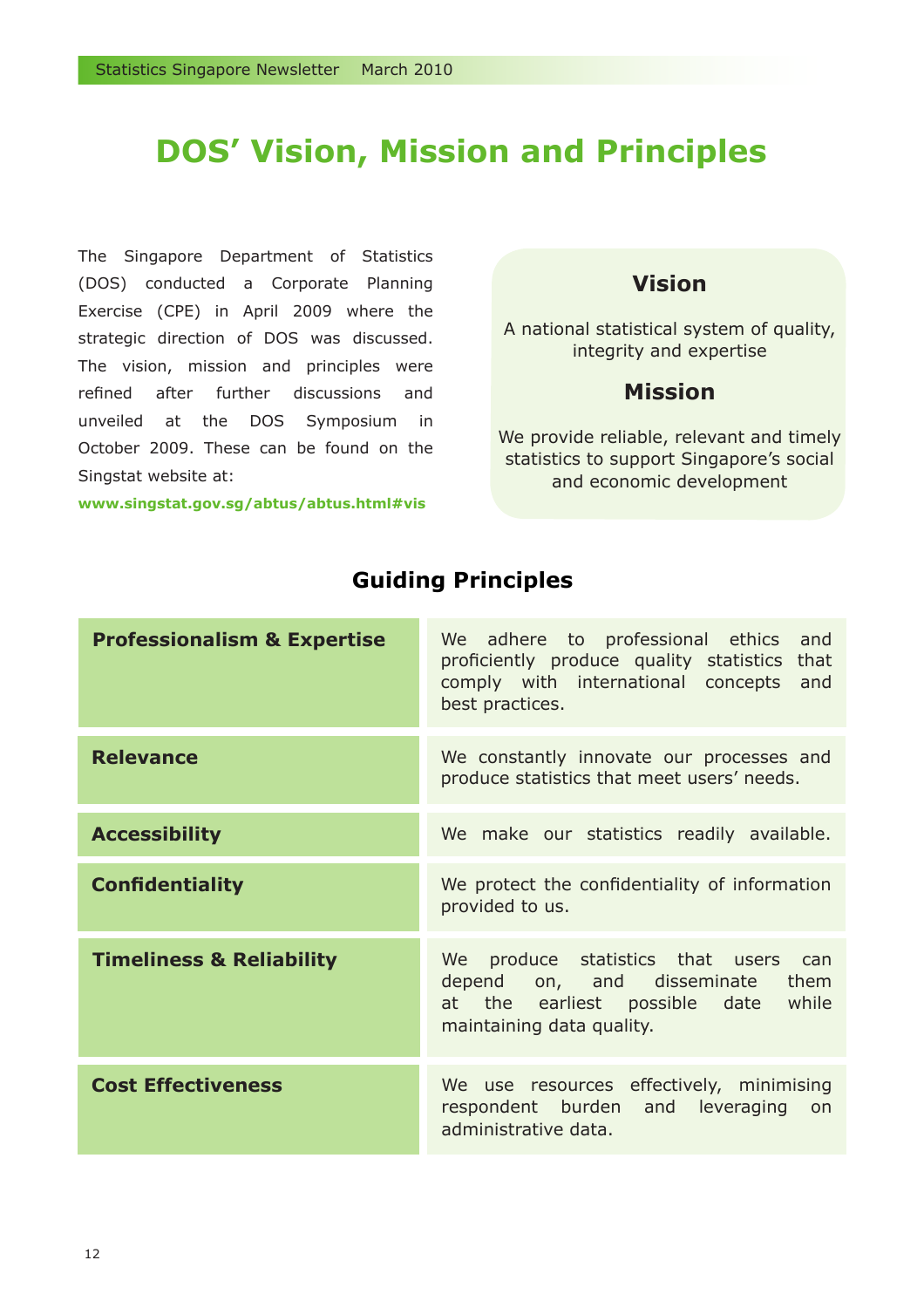# **Statistics Act Amendment**

By

Mr Wong Chiong Hien and Ms Tan Shuying April Policy Planning Division Singapore Department of Statistics

# **Introduction**

The Statistics (Amendment) Bill was passed in Parliament on 11 Jan 2010. The amended Statistics Act, which takes effect from 12 Feb 2010, comprises two key amendments:

- 1) To allow the Department of Statistics (DOS) and the Research and Statistics Units (RSUs) gazetted under the Statistics Act to provide researchers access to anonymised microdata<sup>1</sup>
- 2) To clarify DOS' legislative powers to 2) obtain information from public sector agencies.

The last major amendment made to the Statistics Act was in 1990.

# **Providing Anonymised Microdata Access**

DOS and gazetted RSUs collect, analyze and disseminate a wide range of socio-economic and demographic statistics. Under the previous Statistics Act, such statistics can only be provided in aggregated form.

The provision of anonymised microdata access is in line with practices of other advanced National Statistical Offices (NSOs) in the US, the UK, Netherlands, Finland and Australia and enables researchers to undertake more sophisticated analyses.

Under the amended Statistics Act, DOS and the gazetted RSUs can provide anonymised microdata access to approved researchers. A calibrated approach will be adopted. For a start, only researchers from public sector agencies or their commissioned consultants will be allowed access. Access to a wider group such as research institutions will be considered at a later stage.

Various safeguards will be put in place to protect the confidentiality of individual data (Table 1).

# **Obtaining Information from Public Agencies**

DOS was established to collect, compile, analyze and disseminate key official statistics. To minimise the burden on

<sup>1</sup> "Anonymised" microdata refer to data where the particulars or information pertaining to any person is in a form that conceals or protects the identity of that person, whether by presenting such particulars or information in statistical form or otherwise, such that the identity of that person cannot be readily discovered or ascertained from the particulars or information. "Microdata" refer to data on a person, household or establishment at an individual level.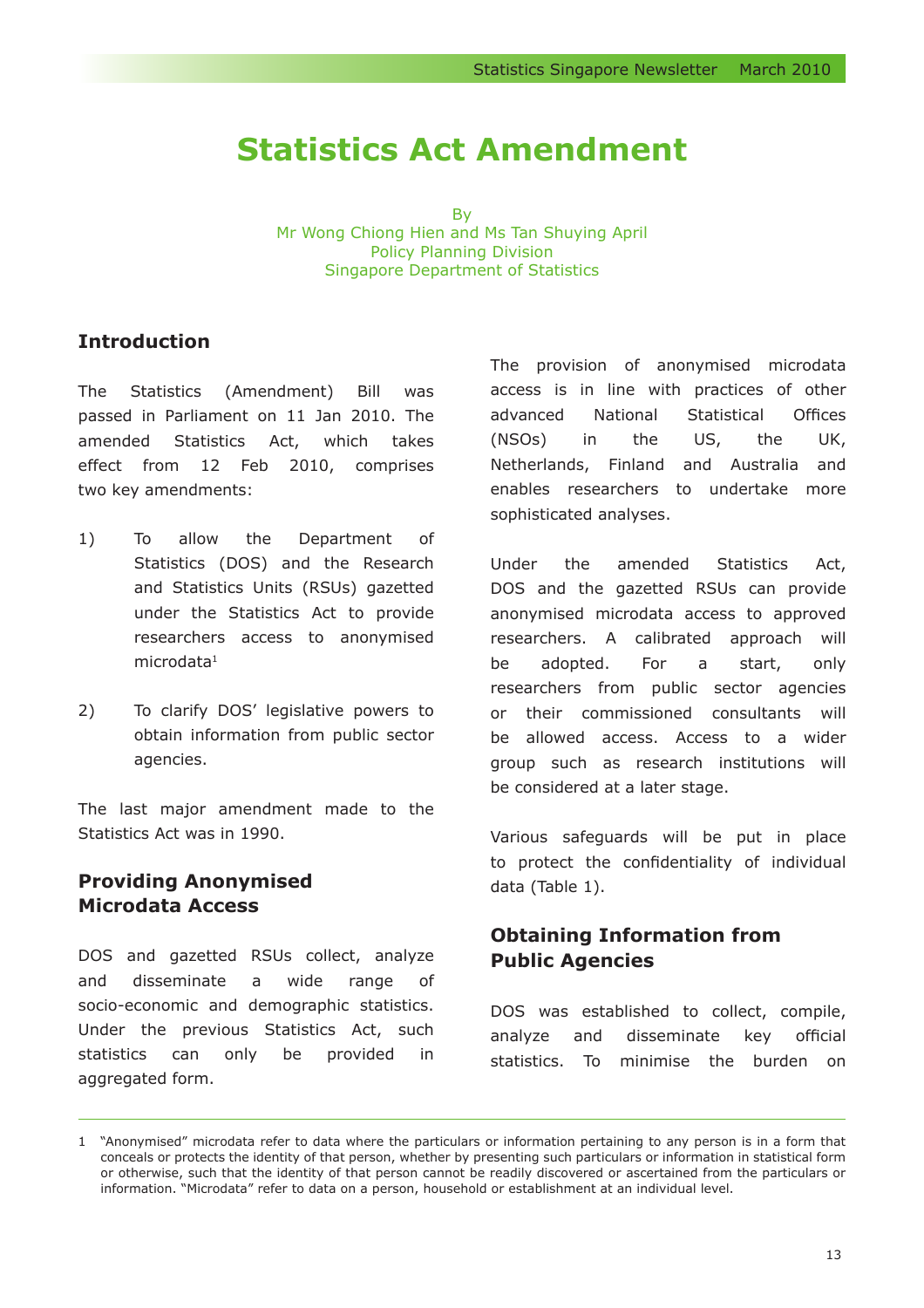respondents, DOS has been using administrative data collected by other agencies, instead of requesting the same information anew directly from members of the public or private establishments.

The amendment makes it explicit that the Chief Statistician is allowed to obtain data from public agencies for statistical purposes. The data obtained will be protected under the provisions

of the Statistics Act. This amendment further strengthens DOS' role as Singapore's National Statistical Authority and enhances its ability to provide more timely and relevant statistics to the government and the public. As a safeguard, the Ministers responsible for the agencies that collect, or are in possession of the data will have the power to exempt sensitive information from being provided to the Chief Statistician.

TABLE 1 SAFEGUARDS TO PROTECT THE CONFIDENTIALITY OF INDIVIDUAL DATA

- The **microdata must be anonymised** by applying appropriate statistical techniques before access is provided. In instances where it may not be possible to completely mask the identity of the individual party, such as in the case of industries with only a small number of firms, access will not be provided.
- Users are required to come to an **on-site Data Lab** at DOS or the gazetted RSUs to access the anonymised microdata.
- All **output will be examined** prior to the researchers taking them out from the Data Lab. This is to ensure that only statistical tables and output without any anonymised microdata are taken out.
- A **two-layer administrative review mechanism** will be put in • place to ensure data confidentiality. A Microdata Review Panel will look at the technical issues on anonymisation and assess each request for microdata. The Microdata Advisory Committee will advise on policy issues and processes relating to anonymised microdata access.
- The maximum **fine for breaches of confidentiality has been increased** from \$5,000 to \$10,000, besides the existing provision for imprisonment for a term of up to 12 months. This serves as an additional deterrence to the abuse or misuse of anonymised microdata.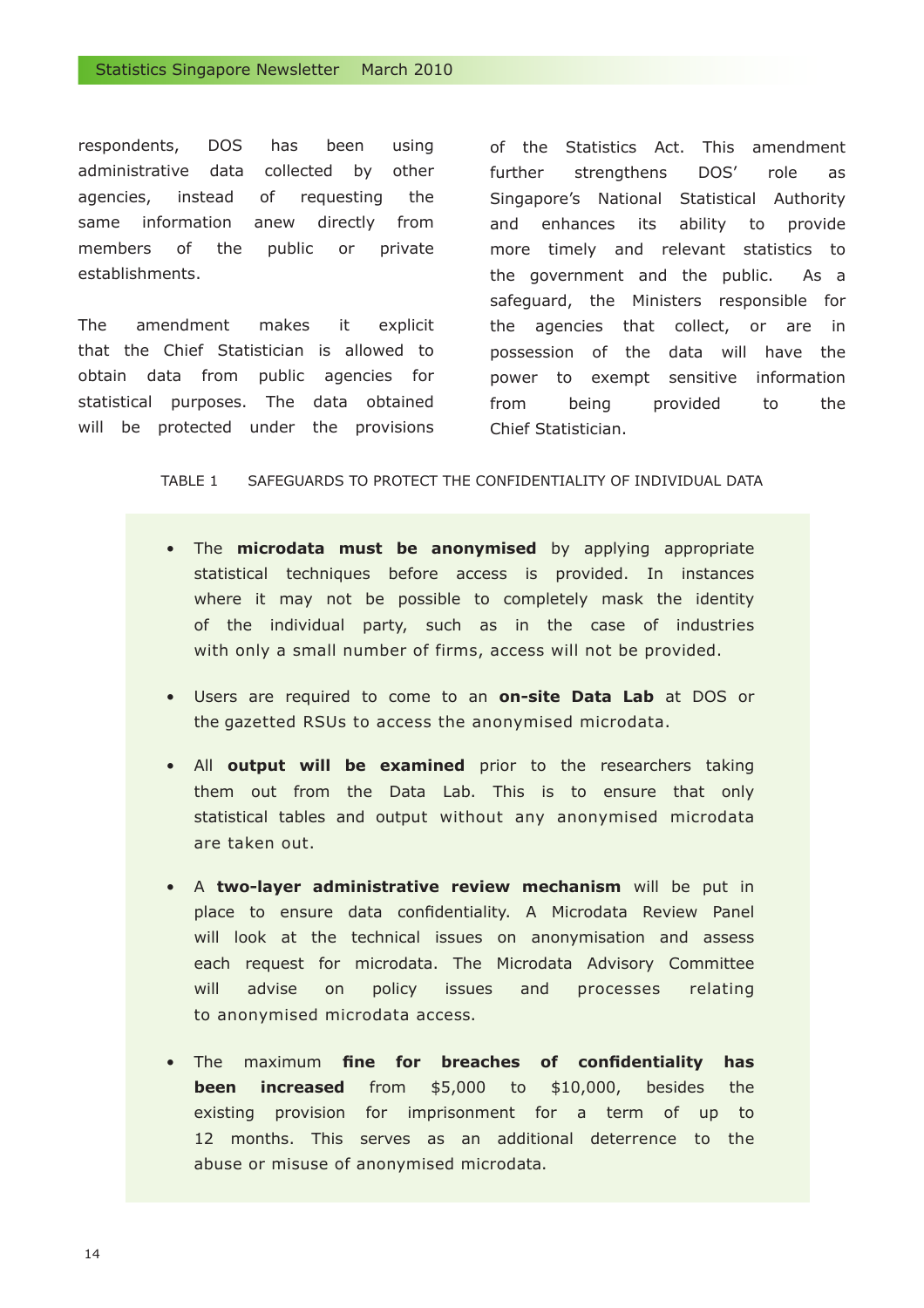# **Singapore Standard Statistical Classifications 2010**

By Mr Cheam Fong Hong, Ms Alice Yong and Ms Sri Rahayu Policy Planning Division Singapore Department of Statistics

The Singapore Department of Statistics (DOS) completed the revision of three national standard statistical classifications in February 2010, namely the Singapore Standard Industrial Classification (SSIC), Singapore Standard Occupational Classification (SSOC) and Singapore Standard Educational Classification (SSEC). Stakeholder agencies and representative organisations of businesses were consulted widely to ensure that changes and developments in economic and industrial activities, the labour markets as well as the education and training systems would be taken account of in the revision of these classifications.

The classifications are used in data collection (e.g. censuses, surveys, administrative records) which requires the classification of economic activities, occupations or education programmes and qualifications. They are also used in the compilation, presentation and analyses of a wide range of statistics, including national income, production, demographic, social, labour and education statistics.

The major changes of each classification are highlighted in this article.

# **Singapore Standard Industrial Classification 2010**

The SSIC 2010 is the tenth edition of the classification. It adopts the basic framework of the International Standard Industrial Classification Revision 4 (ISIC Rev. 4) but with appropriate modifications made to take into account Singapore's unique economic circumstances while enhancing international comparability. The classification also incorporates recent changes in economic activities to better reflect the current structure of Singapore's economy.

The number of broad sections remains unchanged at 22 in SSIC 2010. One major change is the shift of the non-real estate rental and leasing activities from 'Real Estate, Rental and Leasing Activities' in SSIC 2005 to 'Administrative and Support Service Activities' in SSIC 2010. As a result, 'Real Estate, Rental and Leasing Activities' has been renamed as 'Real Estate Activities'. A comparison of the sections in SSIC 2010 and SSIC 2005 is shown in Table 1.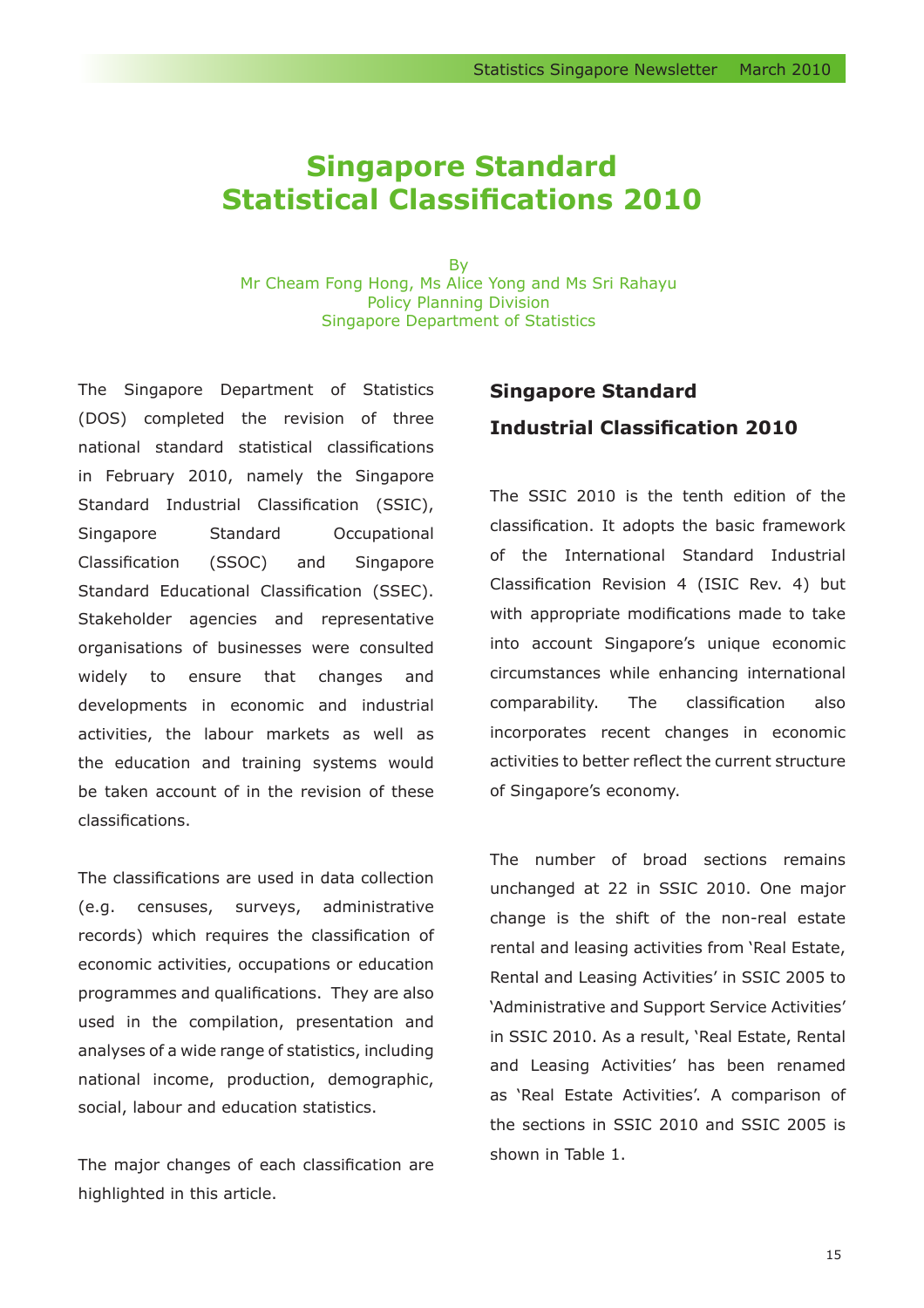#### TABLE 1 COMPARISON OF SECTIONS IN SSIC 2010 AND SSIC 2005

|    | <b>SSIC 2010</b>                                                       |    | <b>SSIC 2005</b>                                  |
|----|------------------------------------------------------------------------|----|---------------------------------------------------|
| A  | Agriculture and Fishing                                                | A  | Agriculture and Fishing                           |
| B  | Mining and Quarrying                                                   | B  | Mining and Quarrying                              |
| C  | Manufacturing                                                          | C  | Manufacturing                                     |
| D  | Electricity, Gas and Air-Conditioning Supply                           | D  | Electricity and Gas Supply                        |
| E. | Water Supply; Sewerage, Waste Management<br>and Remediation Activities | E. | Water Supply, Sewerage and<br>Waste Management    |
| F  | Construction                                                           | F  | Construction                                      |
| G  | Wholesale and Retail Trade                                             | G  | Wholesale and Retail Trade                        |
| H. | Transportation and Storage                                             | H. | Transport and Storage                             |
| I  | Accommodation and Food Service Activities                              | J. | <b>Hotels and Restaurants</b>                     |
| J  | <b>Information and Communications</b>                                  | K. | Information and Communications                    |
| K  | Financial and Insurance Activities                                     | L  | Financial and Insurance Activities                |
| L  | <b>Real Estate Activities</b>                                          | M  | Real Estate, Rental and Leasing Activities        |
| M  | Professional, Scientific and Technical Activities                      | N  | Professional, Scientific and Technical Activities |
| N  | Administrative and Support Service Activities                          | O  | Administrative and Support Service Activities     |
| Ő  | Public Administration and Defence                                      | Τ  | Public Administration and Defence                 |
| P  | Education                                                              | P  | Education                                         |
| Ő  | <b>Health and Social Services</b>                                      | O  | <b>Health and Social Work</b>                     |
| R. | Arts, Entertainment and Recreation                                     | R. | Arts, Entertainment and Recreation                |
| S  | <b>Other Service Activities</b>                                        | S  | <b>Other Service Activities</b>                   |
|    | Activities of Households as Employers of<br>Domestic Personnel         | U  | Domestic Work Activities                          |
| U  | Activities of Extra-Territorial Organisations<br>and Bodies            | V  | Extra-Territorial Organisations and Bodies        |
|    | Activities Not Adequately Defined                                      | W  | Activities Not Adequately Defined                 |

New divisions have also been created in some sections to classify economic activities at finer levels. Table 2 lists some of the more significant new divisions in SSIC 2010.

At the most detailed level, a number of five-digit codes have been introduced to identify new and emerging industries and better reflect those that have grown in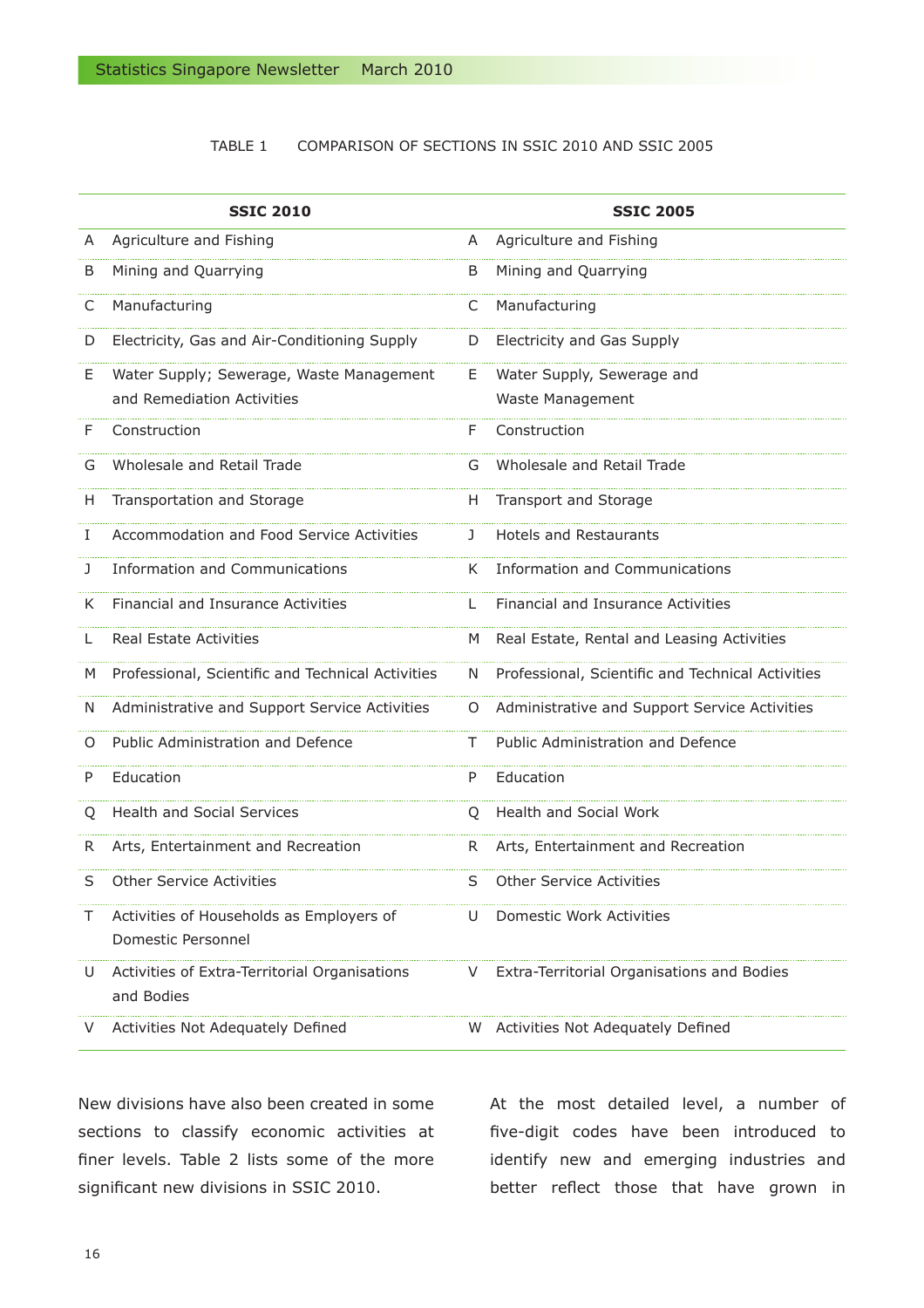prominence. For instance, with increasing attention on environmental issues, codes have been introduced for a wide range of activities, including manufacturing (solar wafers, solar modules), engineering services (clean energy systems), research and development (environment and clean technologies), financial (carbon credit brokers) and consultancy services (carbon consultancy).

Unique codes have also been created for a variety of services in the media (animation production, development of software for interactive digital media), financial services (marine insurance, hedge fund management), intellectual property (patents brokerage), entertainment and recreation (casinos, theme parks), and charitable (philanthropic trusts and foundations) sectors.

TABLE 2 NEW DIVISIONS IN SSIC 2010

| <b>Section</b> |                                                                |     | <b>Division</b>                                         |
|----------------|----------------------------------------------------------------|-----|---------------------------------------------------------|
| Section F      | Construction                                                   | 41  | Construction of Buildings                               |
|                |                                                                | 42  | Civil Engineering                                       |
|                |                                                                | 43  | <b>Specialised Construction Activities</b>              |
|                | Section G Wholesale and                                        | 45  | Wholesale and Retail Trade of Motor Vehicles and        |
|                | Retail Trade                                                   |     | Motorcycles                                             |
| Section I      | Accommodation and                                              | 55. | Accommodation                                           |
|                | <b>Food Service Activities</b>                                 | 56  | Food and Beverage Service Activities                    |
| Section J      | Information and                                                | 60  | Radio and Television Broadcasting Activities            |
|                | Communications                                                 |     |                                                         |
|                | Section K Financial and                                        | 66  | Activities Auxiliary to Financial Service and Insurance |
|                | Insurance Activities                                           |     | <b>Activities</b>                                       |
|                | Section M Professional, Scientific<br>and Technical Activities | 69  | Legal and Accounting Activities                         |
|                |                                                                | 70  | Activities of Head Offices; Management Consultancy      |
|                |                                                                |     | Activities                                              |
|                |                                                                | 73  | Advertising and Market Research                         |
|                |                                                                | 75  | Veterinary Activities                                   |
|                | Section N Administrative and                                   | 78  | <b>Employment Activities</b>                            |
|                | <b>Support Service Activities</b>                              | 79  | Travel Agencies, Tour Operators and Reservation         |
|                |                                                                |     | Service Activities                                      |
|                |                                                                | 80. | Security and Investigation Activities                   |
|                |                                                                | 81  | Cleaning and Landscape Maintenance Activities           |
|                | Section R Arts, Entertainment and                              | 91  | Libraries, Archives, Museums and Other Cultural         |
|                | Recreation                                                     |     | <b>Activities</b>                                       |
|                |                                                                |     | 92 Gambling and Betting Activities                      |
|                |                                                                | 93  | Sports Activities and Amusement and Recreation          |
|                |                                                                |     | <b>Activities</b>                                       |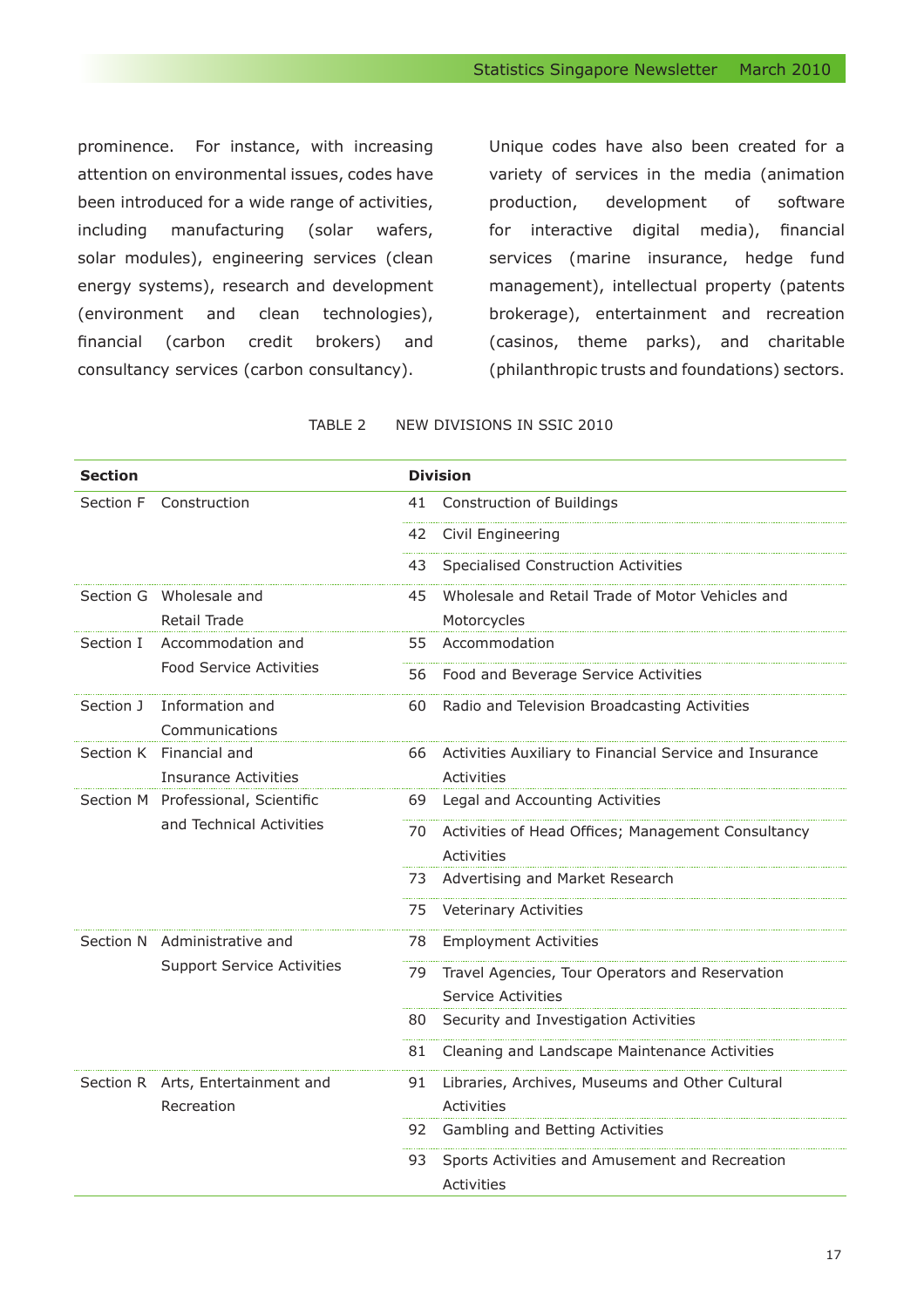# **Singapore Standard Occupational Classification 2010**

The SSOC 2010 is the sixth version of the SSOC. It adopts the basic framework and principles of the International Standard Classification of Occupations 2008 (ISCO-08) developed by the International Labour Office (ILO) and reflects the latest developments in the labour market, particularly the emergence of new occupations.

The number of major groups in SSOC 2010 remains at 10. The descriptions of a few of these groups have however been amended to better reflect existing norms. A comparison of the major groups in SSOC 2010 and SSOC 2005 is shown in Table 3.

New two-digit sub-major groups have been created to allow for more detailed identification of occupational groups. Table 4 shows some of the more significant sub-major groups created in SSOC 2010.

The number of sub-major, minor and unit groups has increased as well, which provides for a higher level of disaggregation at each of these levels. At the most detailed level, more occupations have been assigned unique fivedigit codes.

Apart from the creation of new unique codes, there is also a consolidation or reclassification of codes. For example, the fivedigit codes for general managers, which were previously differentiated by industry, have been consolidated into a single code, similar to other senior management occupations like managing director and chief executive officer which are not classified based on industry. Similarly, the sub-major group of working proprietors has been removed in SSOC 2010.

#### TABLE 3 COMPARISON OF MAJOR GROUPS IN SSOC 2010 AND SSOC 2005

|              | <b>SSOC 2010</b>                           |               | <b>SSOC 2005</b>                                     |
|--------------|--------------------------------------------|---------------|------------------------------------------------------|
| $\mathbf{1}$ | Legislators, Senior Officials and Managers | 1             | Legislators, Senior Officials and Managers           |
| 2            | Professionals                              | $\mathcal{L}$ | Professionals                                        |
| 3.           | Associate Professionals and Technicians    | 3             | Associate Professionals and Technicians              |
| 4            | Clerical Support Workers                   | 4             | Clerical Workers                                     |
| 5.           | Service and Sales Workers                  | 5.            | Service Workers and Shop and Market Sales<br>Workers |
| 6            | Agricultural and Fishery Workers           | 6             | Agricultural and Fishery Workers                     |
| 7            | Craftsmen and Related Trades Workers       | 7             | Production Craftsmen and Related Workers             |
| 8            | Plant and Machine Operators and Assemblers | 8             | Plant and Machine Operators and Assemblers           |
| 9            | Cleaners, Labourers and Related Workers    | 9             | Cleaners, Labourers and Related Workers              |
| X            | Workers not Classifiable by Occupation     | X.            | Workers not Classifiable by Occupation               |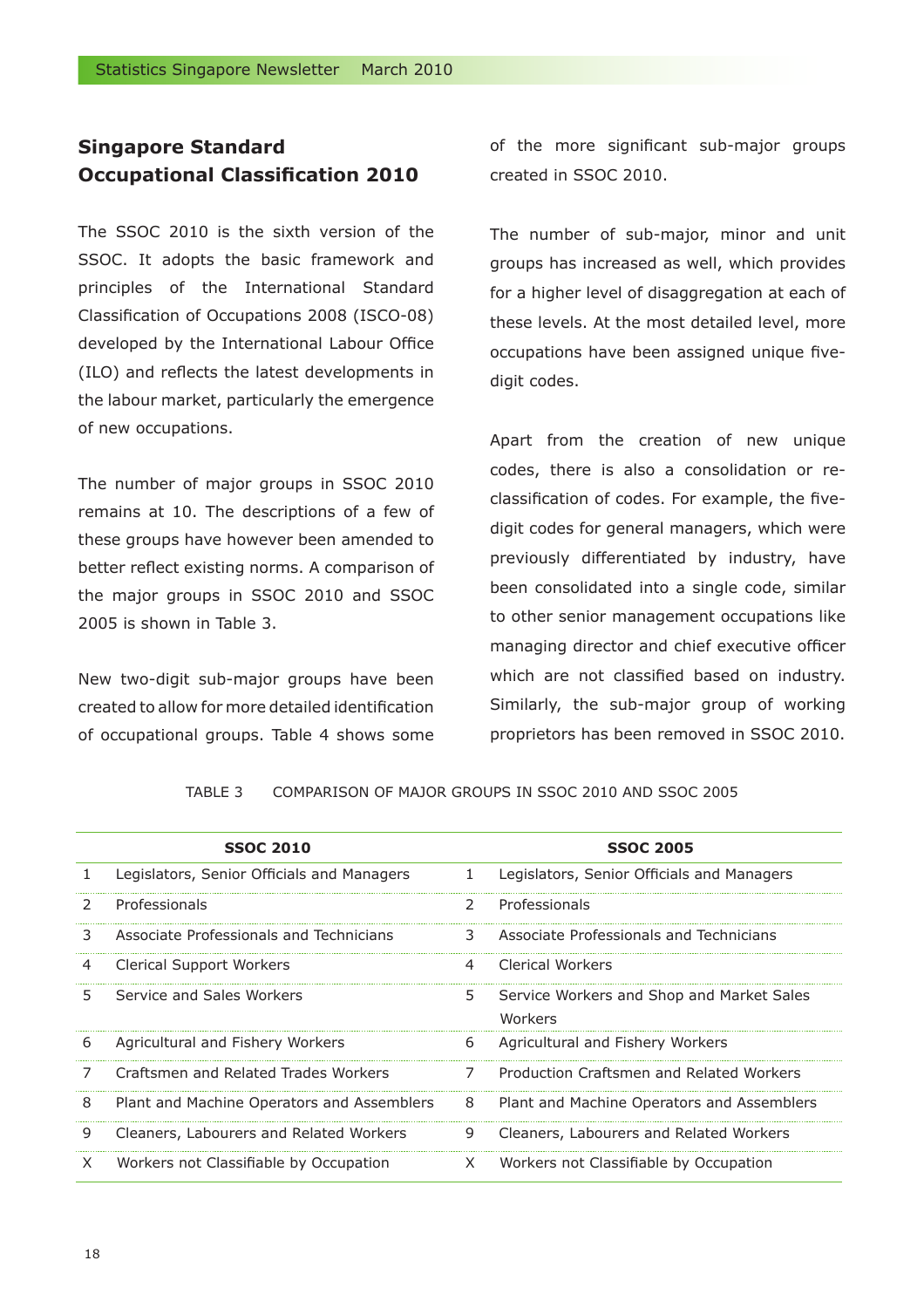#### TABLE 4 NEW SUB-MAJOR GROUPS IN SSOC 2010

| <b>Major Group</b> |                                               | <b>Sub-Major Group</b>                                     |
|--------------------|-----------------------------------------------|------------------------------------------------------------|
|                    | Legislators, Senior Officials<br>and Managers | 12 Administrative and Commercial Managers                  |
|                    |                                               | 13 Production and Specialised Services Managers            |
|                    |                                               | 14 Hospitality and Related Services Managers               |
| $\mathcal{L}$      | Professionals                                 | 22 Health Professionals                                    |
|                    |                                               | 25 Information and Communications Technology Professionals |
| 3                  | Associate Professionals and<br>Technicians    | 32 Health Associate Professionals                          |
|                    |                                               | Information and Communications Technicians<br>35.          |
| 4                  | <b>Clerical Support Workers</b>               | 41 General and Keyboard Clerks                             |
|                    |                                               | 43 Numerical and Material Recording Clerks                 |
| 5                  | Service and Sales Workers                     | Personal Service Workers<br>51.                            |
|                    |                                               | 53 Personal Care Workers                                   |
|                    |                                               | 54 Protective Service Workers                              |
| 7                  | Craftsmen and Related Trades<br>Workers       | 74 Electrical and Electronic Trades Workers                |

The various five-digit codes for working proprietors have instead been regrouped with managers whose job duties are relatively similar e.g. construction working proprietor and building and construction project manager are now classified within the same four-digit group.

To better reflect the increasing variety of health, and information and communication (ICT) occupations, certain minor groups have been elevated to sub-major groups for both professionals as well as associate

professionals in these fields. This allows for more detailed breakdown, for example, having three distinct unit groups of specialist medical practitioners - viz. medical, surgical and other specialisations.

Lastly, new unique codes have been created under several sub-major groups to identify specific occupations. For instance, sports centre manager is listed under other services managers while environment research scientist is listed under science and engineering professionals.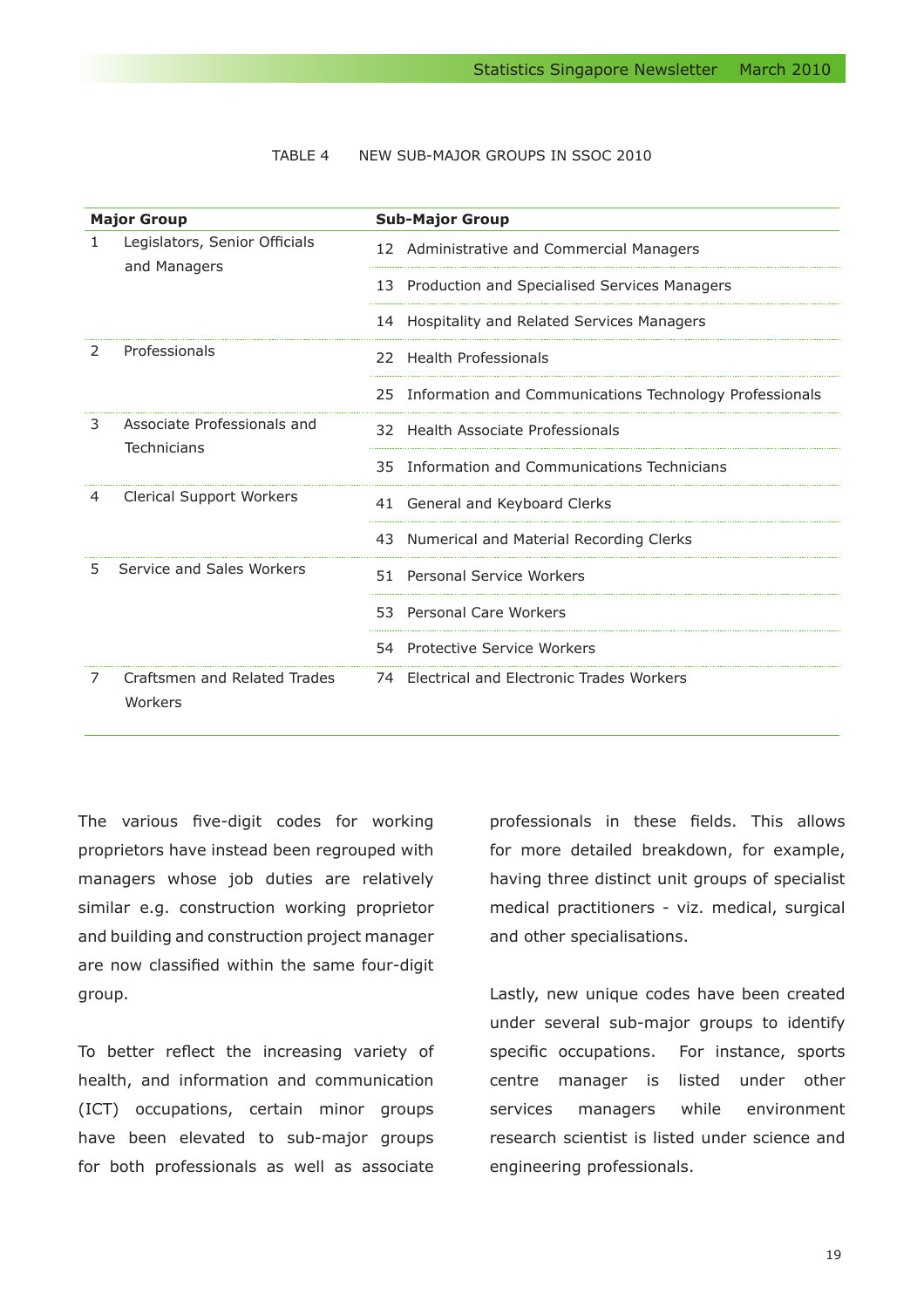# **Singapore Standard Educational Classification 2010**

The SSEC 2010 is the second edition of the SSEC. It makes reference to and is consistent with the basic framework and principles of the International Standard Classification of Education 1997 (ISCED 97). To ensure the relevance of the SSEC, the classification has been revised to take into account developments in the education system as well as initiatives in workforce education and upgrading.

Unlike the SSIC and SSOC which are each designed as one single classification, the SSEC comprises three sub-classifications:

- Classification of Level of Education Attending
- Classification of Educational Qualification Attained
- Classification of Field of Study

# *Classification of Level of Education Attending*

This classification categorises the level of education attending, which refers to the grade or standard of formal education that a full-time student is attending.

The number of one-digit groups in SSEC 2010 has been reduced to 8 from 10 in SSEC 2000. This is due to the re-classification of general and vocational educational programmes of similar educational level to the same one-digit group. The term "Upper Secondary" has also been replaced by "Post-Secondary" to further align with the terminology used in ISCED 97.

The comparison of the one-digit categories between SSEC 2010 and SSEC 2000 is shown in Table 5.

At the two-digit level, the number of educational level categories has been reduced by 2 to 34 in SSEC 2010. This is the result of a more streamlined New ITE Certification System which groups the level of training into three categories only.

# *Classification of Educational Qualification Attained*

The level of educational qualification attained refers to the grade or standard of formal education passed or the highest level of education where a certificate, diploma or degree is awarded by a formal educational institution. The educational qualification may be attained through full-time or part-time study in a structured educational programme.

In the classification of educational qualification attained, the number of one-digit categories remains unchanged while the number of two-digit categories increased from 31 in SSEC 2000 to 44 in SSEC 2010. Table 6 compares the one-digit categories of SSEC 2010 and 2000.

A new category "Other Education (Non-Award Courses/Degree)" has been added to classify educational attainment based on the Singapore Workforce Skills Qualifications System (WSQ) framework. At the two-digit level, full qualifications awarded based on the WSQ system have also been classified to the equivalent benchmarked qualifications of full-time education system.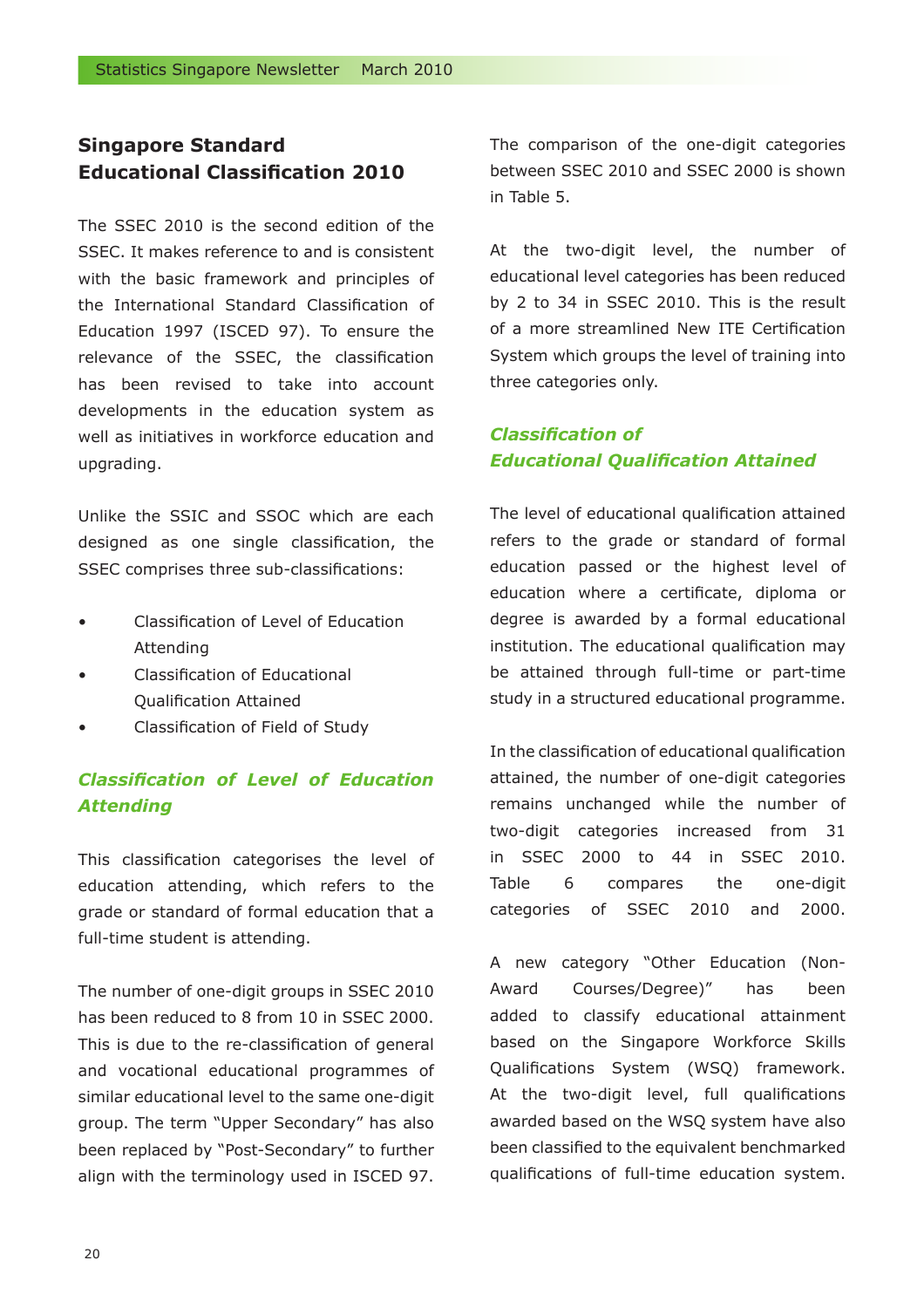#### TABLE 5 COMPARISON OF ONE-DIGIT CATEGORIES IN SSEC 2010 AND SSEC 2000 (LEVEL OF EDUCATION ATTENDING)

|   | <b>SSEC 2010</b>                             |   | <b>SSEC 2000</b>                             |
|---|----------------------------------------------|---|----------------------------------------------|
| 0 | Pre-Primary                                  | 0 | Pre-Primary                                  |
| T | Primary                                      | 1 | Primary                                      |
| 2 | Secondary: General & Vocational              | 2 | Secondary: General                           |
|   |                                              | 3 | Secondary: Vocational                        |
| 3 | Post-Secondary (Non-Tertiary):               | 4 | Upper Secondary: General                     |
|   | General & Vocational                         | 5 | Upper Secondary: Vocational                  |
| 4 | Polytechnic Diploma Course                   | 6 | Polytechnic Diploma Course                   |
| 5 | Other Courses Leading to Award of            | 7 | Other Courses Leading to Award of            |
|   | Professional Qualification and Other Diploma |   | Professional Qualification and Other Diploma |
| 6 | University First Degree                      | 8 | University First Degree                      |
|   | University Postgraduate Diploma/Degree       | 9 | University Postgraduate Diploma/Degree       |

#### TABLE 6 COMPARISON OF ONE-DIGIT CATEGORIES IN SSEC 2010 AND SSEC 2000 (EDUCATIONAL QUALIFICATION ATTAINED)

|   | <b>SSEC 2010</b>                                      |   | <b>SSEC 2000</b>                             |
|---|-------------------------------------------------------|---|----------------------------------------------|
| 0 | No Formal Qualification/Lower Primary                 | 0 | No Formal Qualification/Lower Primary        |
| 1 | Primary                                               | 1 | Primary                                      |
| 2 | Lower Secondary                                       | 2 | Lower Secondary                              |
| 3 | Secondary                                             | 3 | Secondary                                    |
| 4 | Post-Secondary (Non-Tertiary):                        | 4 | Upper Secondary: General                     |
|   | General & Vocational                                  | 5 | Upper Secondary: Vocational                  |
| 5 | Polytechnic Diploma Course                            | 6 | Polytechnic Diploma Course                   |
| 6 | Professional Qualification and Other Diploma          | 7 | Professional Qualification and Other Diploma |
|   | University First Degree                               | 8 | University First Degree                      |
| 8 | University Postgraduate Diploma/Degree                | 9 | University Postgraduate Diploma/Degree       |
| 9 | Other Education (Non-Award Courses/<br>Miscellaneous) |   | NA.                                          |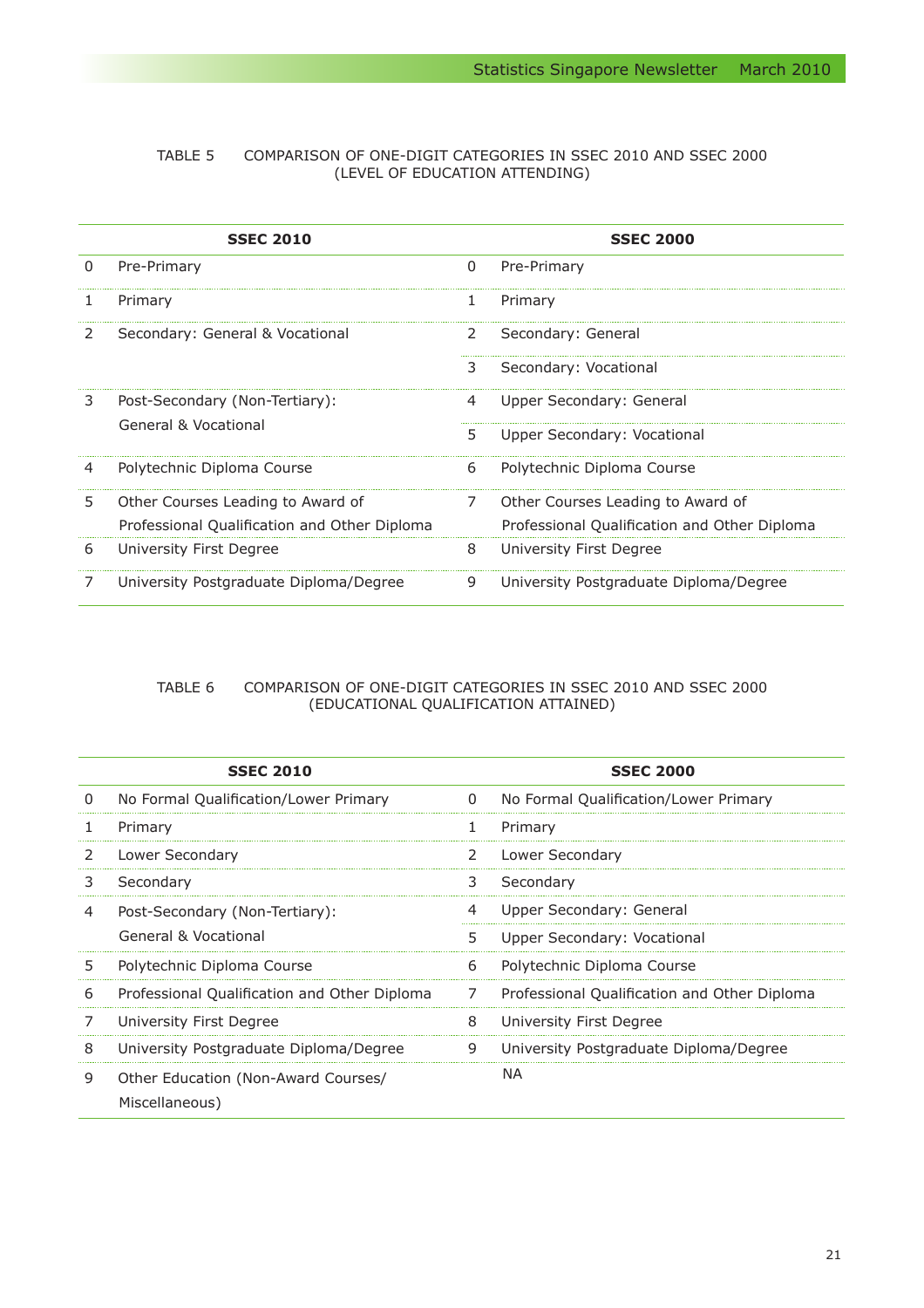#### *Classification of Field of Study*

The field of study refers to the principal discipline, branch or subject matter of study that leads to the award of the qualification attained at polytechnic or university levels. Vocational qualifications at post-secondary level may also be classified by field of study. The number of two-digit fields remains unchanged at 14 in the SSEC 2010 field of study classification. These are listed in Table 7.

#### TABLE 7 LIST OF BROAD FIELDS IN SSEC 2010

| Code | <b>Description</b>                                     |
|------|--------------------------------------------------------|
| 01   | Education                                              |
| 02   | Fine & Applied Arts                                    |
| 03   | Humanities & Social Sciences                           |
| 04   | Mass Communication & Information<br>Science            |
| 05   | <b>Business &amp; Administration</b>                   |
| 06   | l aw                                                   |
| 07   | Natural, Physical, Chemical & Mathematical<br>Sciences |
| 08   | <b>Health Sciences</b>                                 |
| 09   | Information Technology                                 |
| 10   | Architecture & Building                                |
| 11   | <b>Engineering Sciences</b>                            |
| 12   | Engineering, Manufacturing &<br><b>Related Trades</b>  |
| 13   | Services                                               |
| 99   | Other Fields                                           |

The number of three-digit narrow fields has increased from 57 in SSEC 2000 to 59 in SSEC 2010, due to the addition of Trainer Training and Complementary Therapies as unique fields of study. Apart from the addition of new narrow fields, the existing field of social work has also expanded in scope. "Social, Sports and Community Services" now includes more detailed fields of study in social and community services as well as sports and recreation. Another change in the SSEC is the re-classification of Actuarial Science from the narrow field of Mathematics & Statistics to Banking, Insurance and Financial Services. This is in response to the orientation of the curriculum content of insurance, finance and banking towards applications.

The number of four-digit detailed fields has risen by 8 to 238 in SSEC 2010. The list of new detailed fields in SSEC 2010 is shown in Table 8. For example, Auditing and Tax Accounting have been identified from the broader field of Accountancy and added while Infocomm Security Management has been included as a field within Information Technology.

#### TABLE 8 LIST OF NEW DETAILED FIELDS IN SSEC 2010

| Code | <b>Description</b>                        |
|------|-------------------------------------------|
| 0130 | Adult & Continuing Education and Training |
| 0342 | Student/Youth Care                        |
| 0343 | Counselling                               |
| 0344 | Sports and Recreation                     |
| 0522 | Auditing                                  |
| 0542 | Tax Accounting                            |
| 0870 | <b>Complementary Therapies</b>            |
| 0917 | <b>Infocomm Security Management</b>       |
|      |                                           |

Download the latest Singapore Standard Statistical Classifications from **http://www.singstat.gov.sg/statsres/resources.html#standards**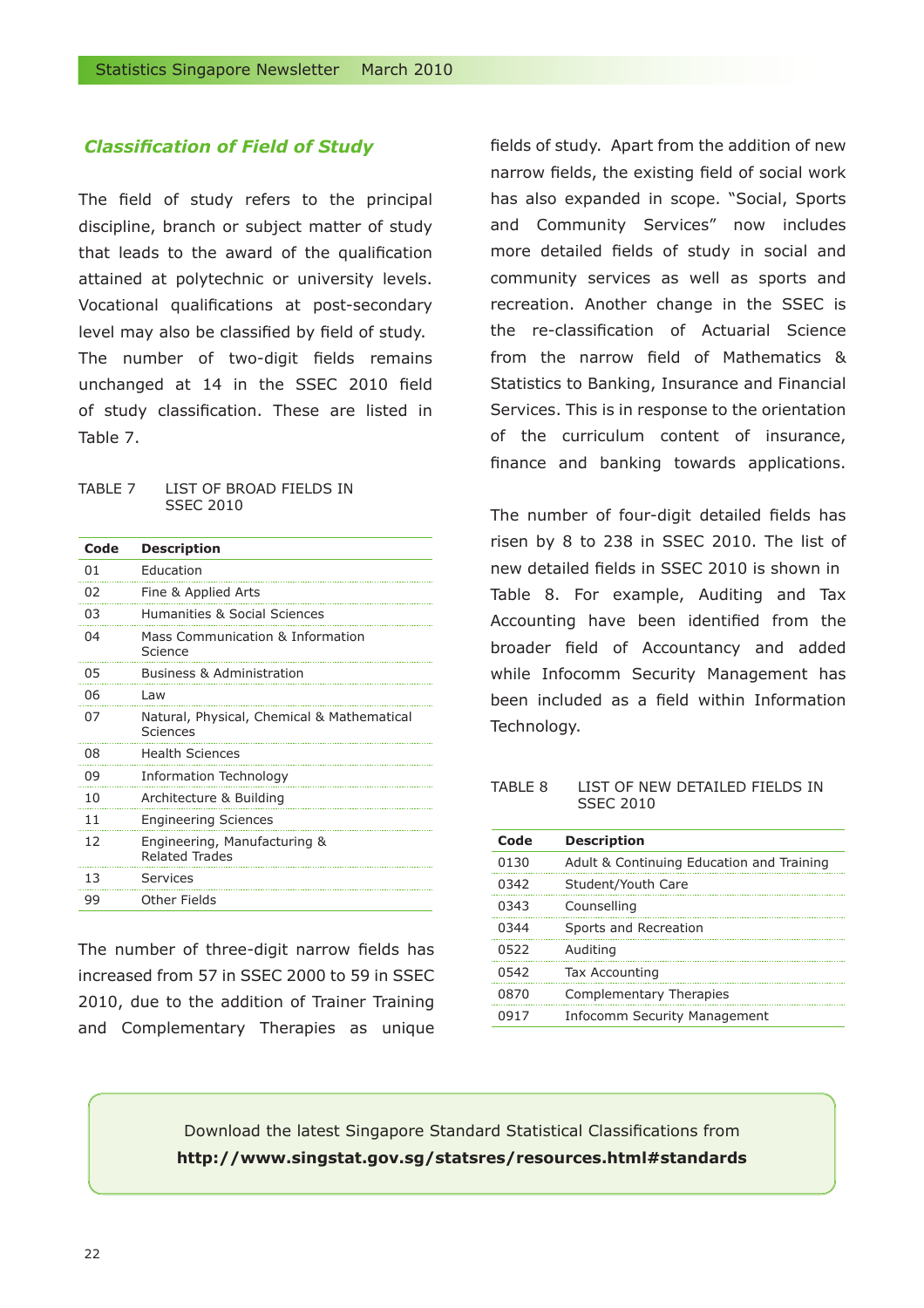# Formation and Cessation of Companies and Businesses, 2009

# **Companies**

Some 26,420 companies were formed in 2009, a 4.3 per cent increase from 2008, when 25,330 companies were formed.

Of the companies that were formed, doubledigit increases were recorded in education, health & social work industry and real estate activities (18 per cent each), professional, scientific & technical activities (15 per cent), and wholesale & retail trade (14 per cent). Industries which recorded declines in company formations included financial & insurance services and manufacturing (13 per cent each), and administrative & support activities (8.8 per cent).

The total number of companies that ceased operations stood at 22,380 in 2009, as compared to 10,490 in 2008. The significant year-on-year increase was due mainly to the Accounting and Corporate Regulatory Authority (ACRA) conducting a review of defunct companies and taking action to strike these companies off its register of companies during 2009.



CHART 1 FORMATION AND CESSATION OF COMPANIES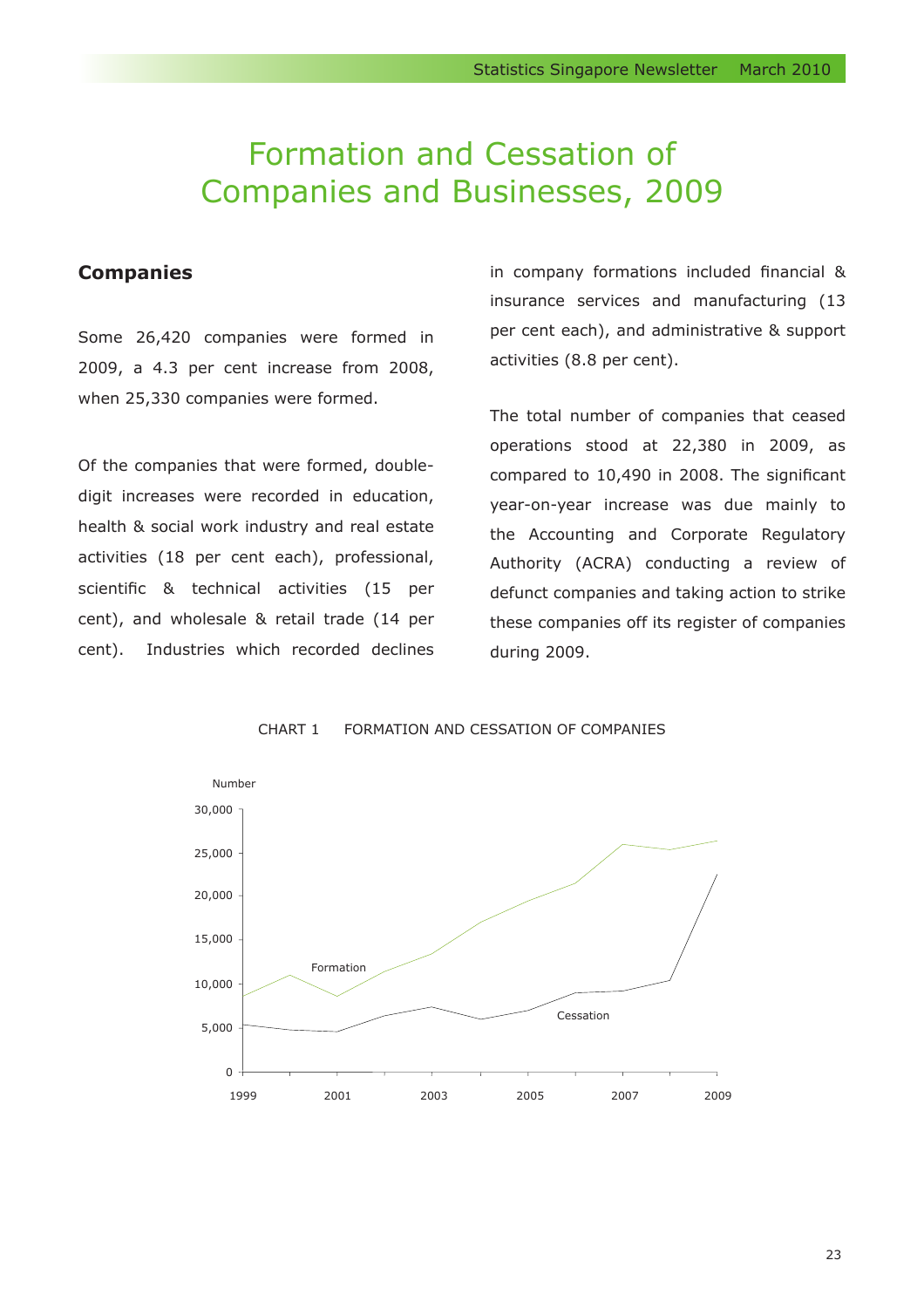#### **Businesses**

The number of business formations grew 8.2 per cent, from 24,850 in 2008 to 26,880 in 2009.

Growths in business formations were experienced across most major industries. Significant increases in business formations were recorded in financial & insurance services (52 per cent), as well as real estate activities and professional, scientific & technical activities (36 per cent each).

On the contrary, business formations decreased for manufacturing (10 per cent), transport & storage services (8.8 per cent), and construction (6.0 per cent).

The number of business cessations in 2009 increased by 11 per cent to 23,410, as compared to 21,140 in 2008. All major industries recorded higher business cessations in 2009, with the highest numbers from education, health & social work activities and professional, scientific & technical activities (25 per cent each), construction (16 per cent), as well as real estate activities (13 per cent).



CHART 2 FORMATION AND CESSATION OF BUSINESSES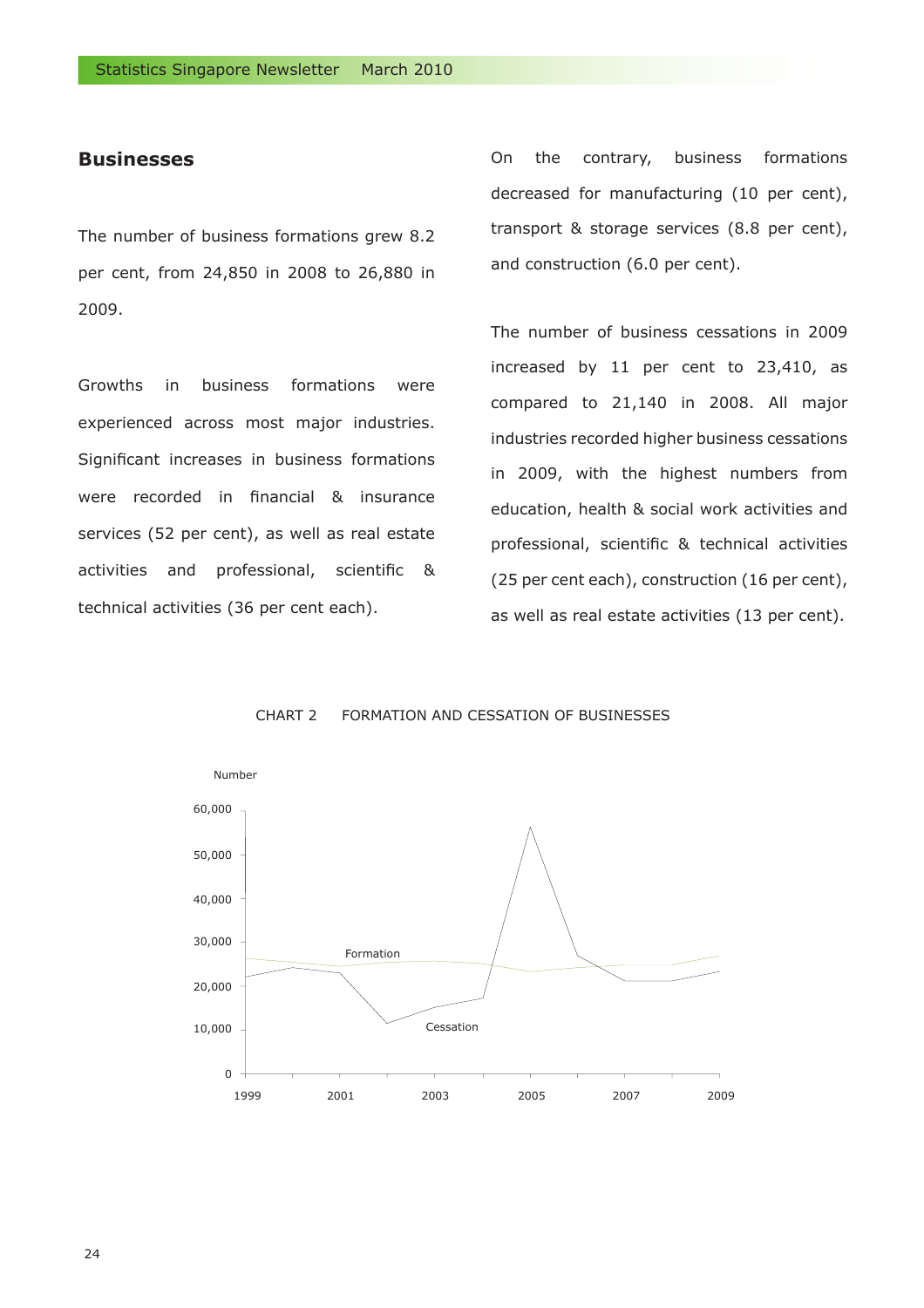# **National Health Survey 2010**

By Ms Lily Chua Ai Vee Epidemiology and Disease Control Division Ministry of Health

The Ministry of Health (MOH) is conducting the National Health Survey (NHS) 2010 between March and June 2010. Data collected will provide baseline information for the National Healthy Lifestyle Programme1 and create a basis for future development of health programmes that would help to improve the health of Singapore residents.

The NHS 2010 is the fourth in a series of surveys conducted once every six years to assess and monitor the health of the Singapore population. The latest survey content has been updated to accommodate changes in the healthcare environment.

# **Survey Content**

The survey content for NHS has evolved through the years. In 1992, there were only a few topics of interest. Today, the list of topics has expanded to include elderly health, mental health and care-giving.

For NHS 2010, the diseases, medical conditions, and health indicators to be studied include:

- Alcohol consumption
- Diabetes
- High blood cholesterol
- Hypertension
- Obesity
- Smoking
- Physical activity
- Hearing loss
- Mental health
- Preventive cancer screening
- Self reported health conditions e.g. asthma, arthritis.

# **Sample Design**

The NHS 2010 covers non-institutionalised Singapore residents (Singapore citizens and permanent residents). The sampling plan follows a multistage design.

At the first stage, sampling divisions within close proximity of the designated survey sites are chosen. Dwelling units of each selected sampling division are then stratified by house-type and systematically selected at the second stage. The eventual sample is representative of the house-type distribution of the whole housing population in Singapore.

All selected households are notified by post. Thereafter, house visits are made to enumerate all members of the households who fall within a specified age range. In the final stage, a disproportionate

1 The National Healthy Lifestyle Programme is a programme that aims to raise awareness among Singaporeans of the importance of a healthy lifestyle, and to provide them with the knowledge and skills to adopt healthy lifestyle practices.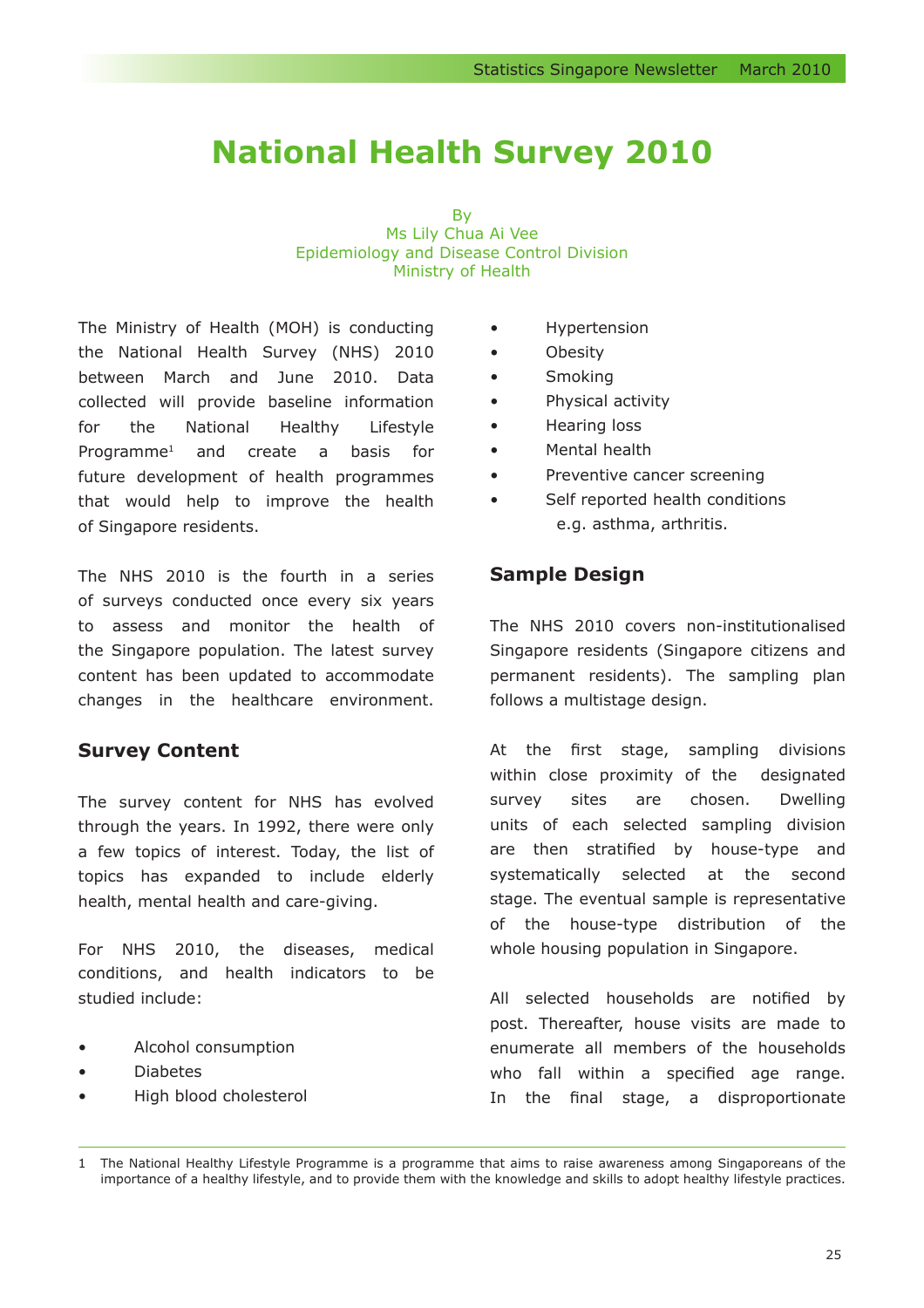stratified sampling design is used to select a random sample of 7,500 individuals who were identified during the enumeration exercise. These individuals are first stratified by age and ethnic group and then systematically selected.

# **Data Collection Procedures**

Prior to the commencement of fieldwork, an invitation letter is mailed to each of the 7,500 selected survey participants. The invitation letter provides information on the survey appointment date, time, venue and fasting instructions. Reminder letters are sent and phone calls made nearer to the participants' appointment dates.

On the actual day of the survey, participants are expected to go to their appointed survey sites where they are required to give their consent to participate in the survey. Participants then undergo a health screening and a face-to-face interview using a structured questionnaire.

# **Innovative Approaches to Data Collection**

As non-response may bias the survey results, several innovative data collection approaches will be adopted for the NHS 2010 to increase the response rate.

# *Online Submission for Household Enumeration Exercise*

Given the current widespread availability of Internet access in Singapore, online submission via MOH website was introduced for the Household Enumeration Exercise as an additional mode of submission to snail mail and fax. Available 24 hours a day throughout the enumeration period, the online application allowed households to submit the data at their convenience and privacy. For households who did not submit their returns through any of these three modes, fieldworkers would visit them to enumerate the household members.

### *Health Screening and Face-to-Face Interviews on Weekends*

Previous NHS was conducted on weekdays (Tuesdays to Fridays) and Saturdays. It was noted that fewer participants visited their appointed survey site on weekdays compared to Saturdays. Hence, for NHS 2010, appointments for health screenings and face-to-face interviews of the participants will be conducted from Wednesdays to Fridays, Saturdays and Sundays, including the public holiday Labour Day. This arrangement is expected to result in a higher response rate.

#### *Lucky Draw*

For NHS 2010, participants can take part in a lucky draw with attractive prizes in the form of vouchers. The lucky draw, together with tokens of appreciation, is intended to make it attractive to participate in the NHS.

# *Extended Opening of Selected Survey Sites for Participants Who Missed Their Appointments*

In the past, there were participants who missed their appointments despite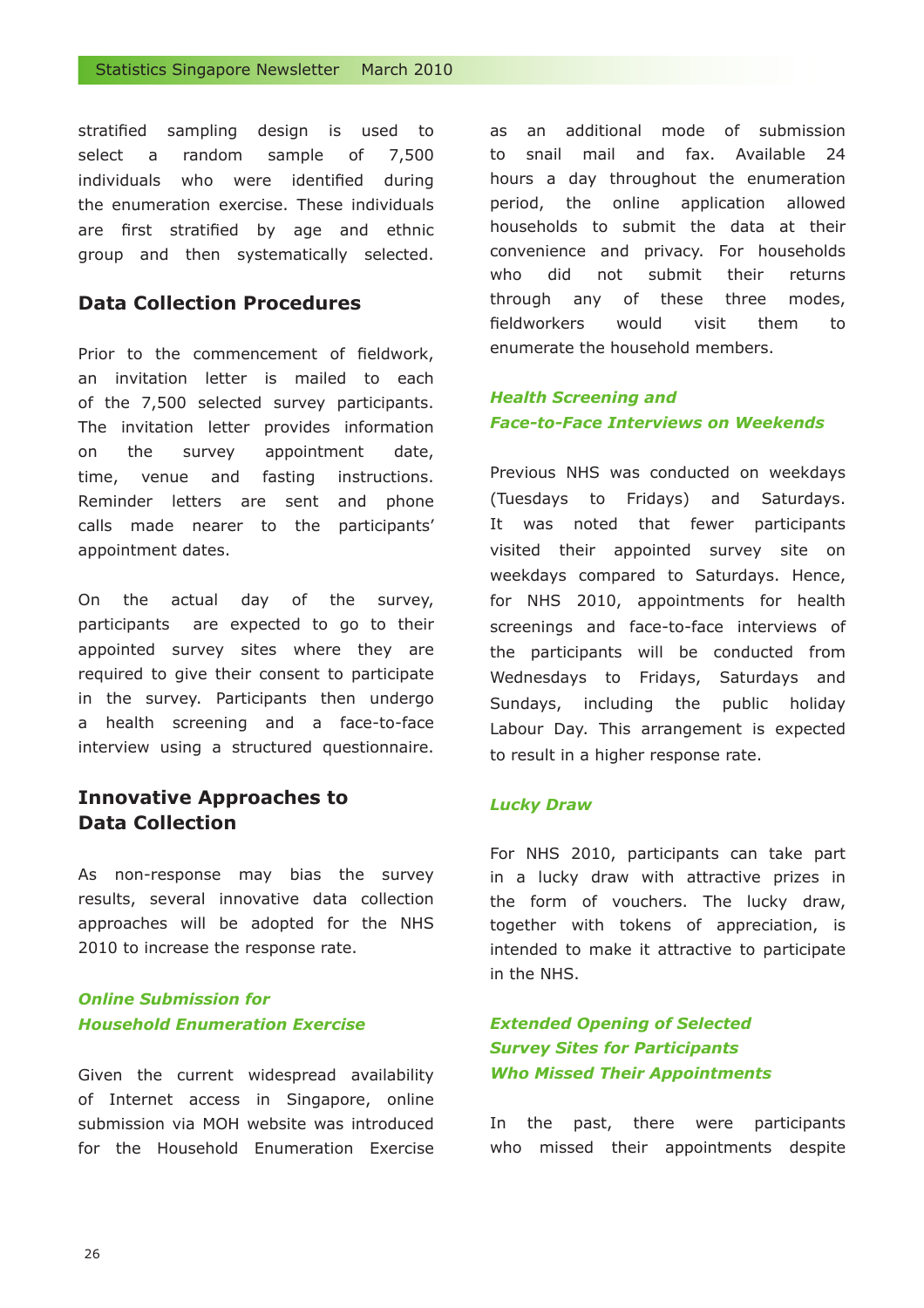letter and phone reminders and were thus unable to take part in the survey. For NHS 2010, one more survey site will remain open for an extended period to cater to participants who miss their earlier survey appointments.

# *Increase in Value of Token of Appreciation*

Participants of NHS 2004 were presented with a \$10 NTUC Fairprice voucher and a souvenir mug each as tokens of appreciation. For NHS 2010, each participant will receive a \$40 NTUC Fairprice voucher as an incentive for participating in the survey.

#### **Concluding Remarks**

A publicity campaign which includes blogs, posters and media publicity will be rolled out to create awareness of the NHS 2010 among the public. Invitation letters and reminder letters would also be sent to the selected participants to inform them about the survey.

Cooperation and participation of the survey participants in NHS 2010 is very important because the resultant survey findings will help MOH to accurately assess the health of Singaporeans and draw up relevant health policies and programmes for all Singaporeans.

#### **For more information on NHS 2010, please visit MOH website at www.moh.gov.sg**

# Overseas Visitors

The Singapore Department of Statistics (DOS) welcomed visitors from Abu Dhabi and New Zealand over the last six months. The visits provided an excellent platform for professional exchanges and sharing of best practices.

The topics discussed included the availability of use of administrative data, managing statistical data confidentiality and the strategies, and national classification standards. The topic of strategy, approach and challenges in implementing standard business reporting was also shared by one of the visitors.

#### **New Zealand**

- *Statistics New Zealand*
	- Mr Patrick Ng Deputy Government Statistician

#### **Abu Dhabi**

- *Statistics Center Abu Dhabi*
	- H.E. Butti Ahmed Mohamed Bin Butti Al Qubaisi Director General
	- Dr Yousef Salim Alhammadi Director, Research and Development Support
	- Mr Abu Baker Abdullah Al Amoudi Director, Statistics Sector
	- Mr Khalid Ali Al Safi Al Hashemi Director, Strategy and Development
	- Mr Abdulla Omar Abdulla Director, Support Services
	- Dr Hussein Shakhatreh Director, Survey and Research Sector
	- Mr Alvaro M. de Bourio Expert, Strategy and Development
	- Mr Salim Hamood Aljabri Administrative Assistant